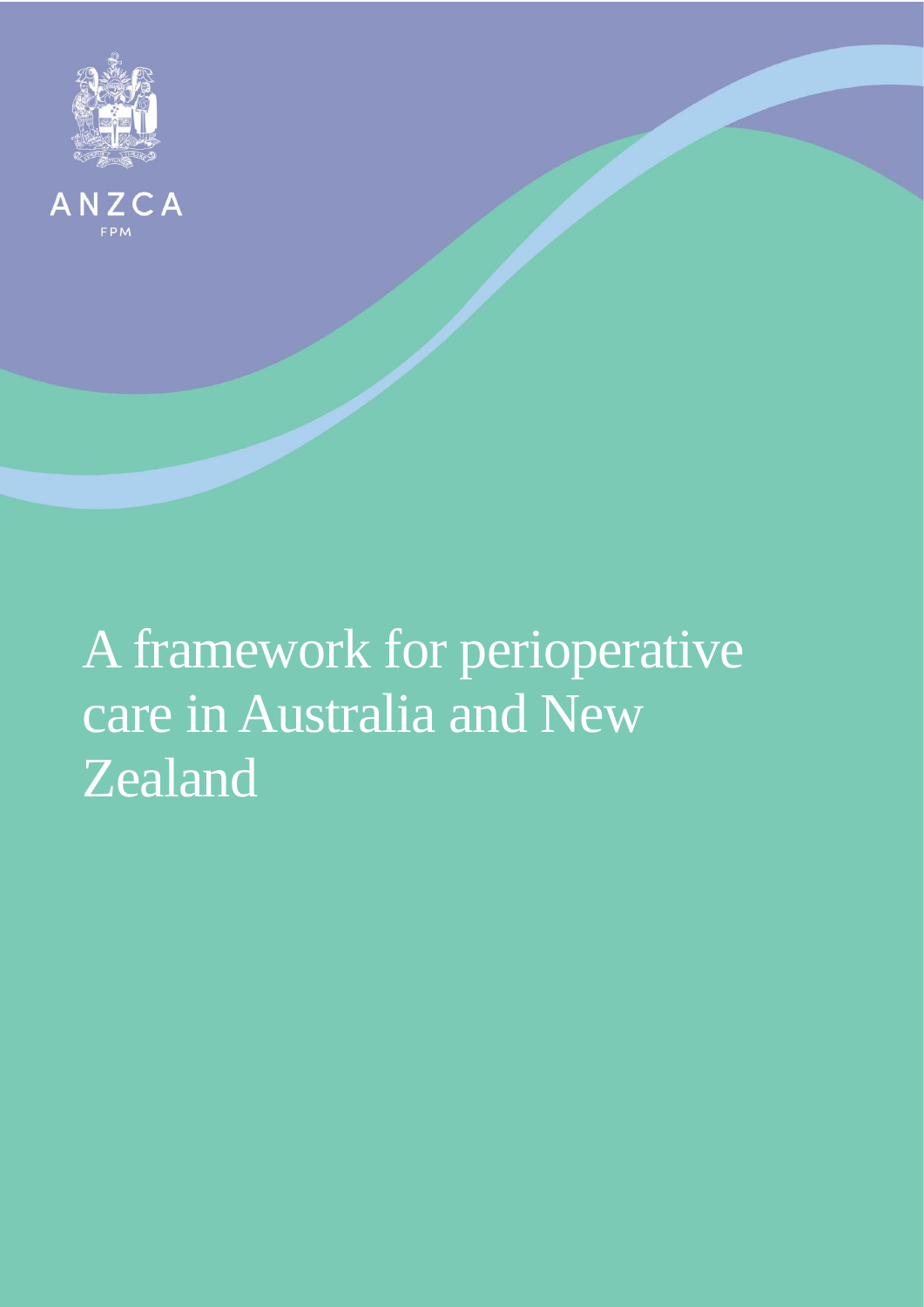# **An initiative of the Australian and New Zealand College of Anaesthetists (ANZCA), in collaboration with representatives of:**

- Anaesthesia Continuing Education (ACE) Perioperative Medicine Special Interest Group (POM SIG).
- Australian and New Zealand College of Anaesthetists Faculty of Pain Medicine (FPM).
- College of Intensive Care Medicine of Australia and New Zealand (CICM).
- Royal Australasian College of Physicians (RACP).
- Australian and New Zealand Society for Geriatric Medicine.
- Rehabilitation Medicine Society of Australia and New Zealand.
- Internal Medicine Society of Australia and New Zealand (IMSANZ).
- Royal Australasian College of Surgeons (RACS).
- Australian College of Remote and Rural Medicine (ACRRM).
- Royal Australian College of General Practitioners (RACGP).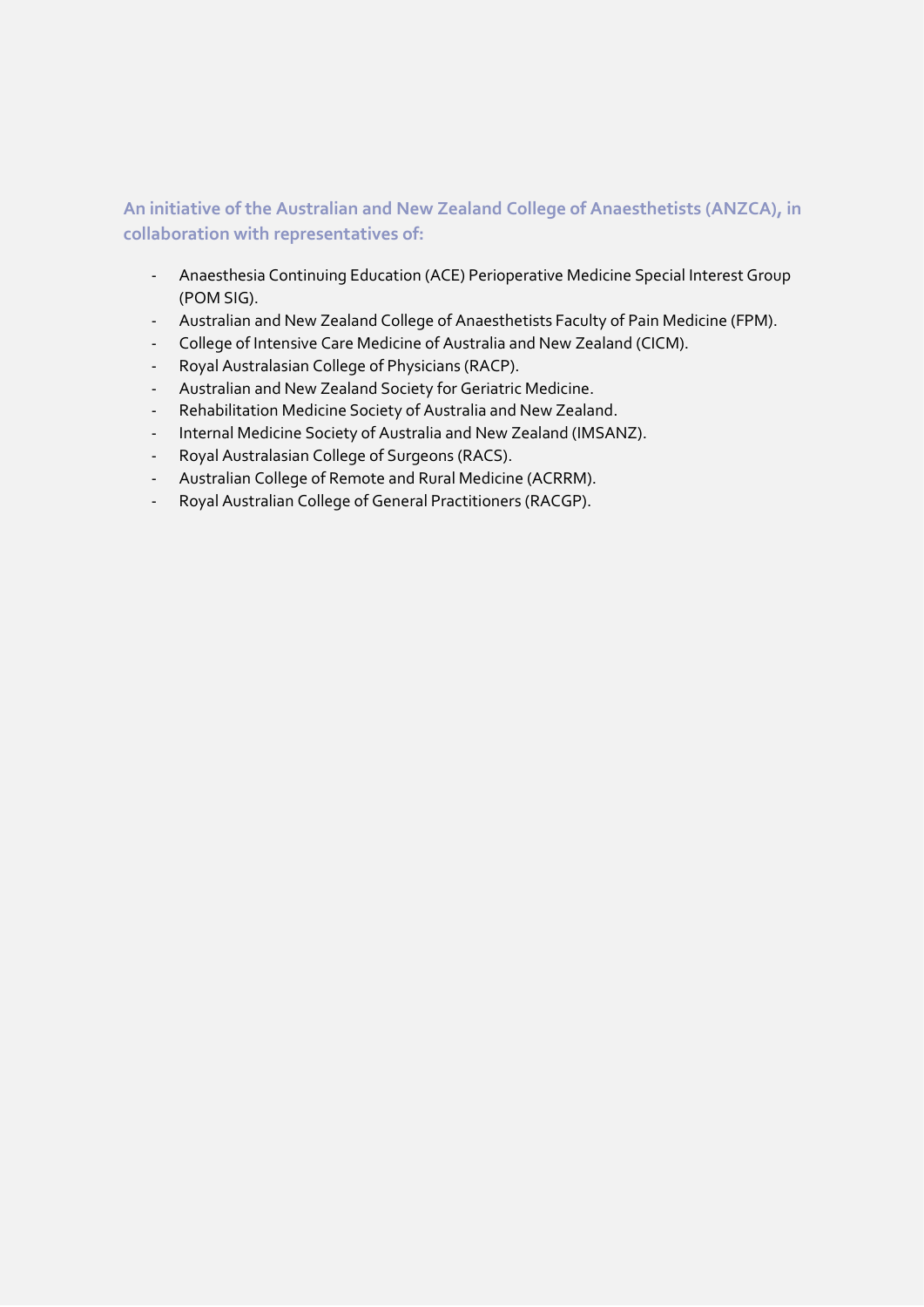# **Table of contents**

| Perioperative care principles, recommendations, resources and references 11 |  |
|-----------------------------------------------------------------------------|--|
|                                                                             |  |
|                                                                             |  |
|                                                                             |  |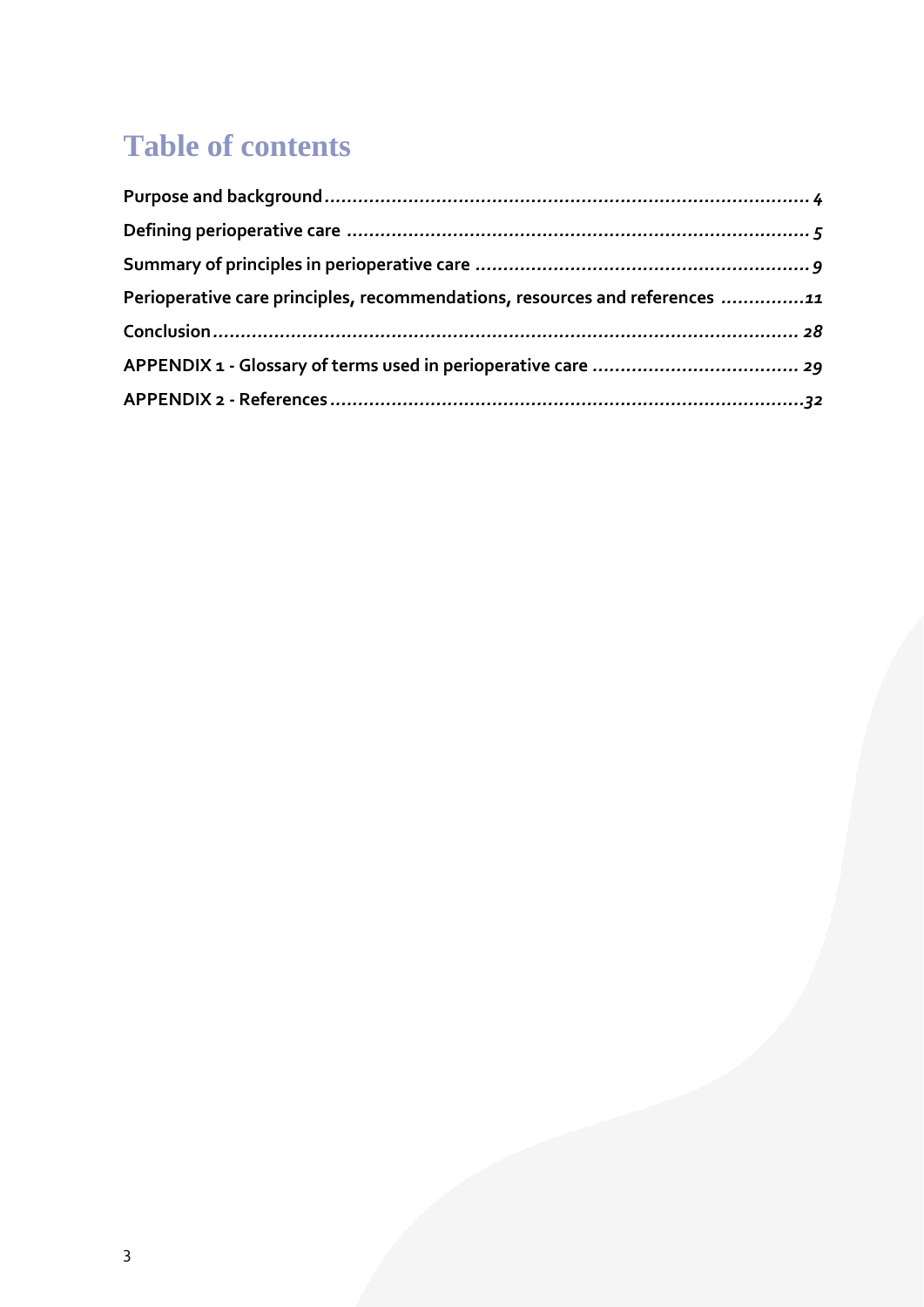# <span id="page-3-0"></span>**Purpose and background**

Perioperative medicine (POM) has experienced significant growth over the past ten years. As the population ages and people live longer with multimorbidity, the profile of those accessing surgical services has also changed, with people at higher risk of perioperative complications being considered for surgical procedures. Concurrently, some surgical procedures have become more technically complex and resource intensive, raising issues of sensible stewardship, while other surgical procedures have become less invasive and can be offered to a broader group of at-risk patients. These less invasive procedures are performed by surgeons but also by other specialities (for example interventional cardiologists, radiologists and endoscopic proceduralists). This is also leading to an increase in surgical volume<sup>1</sup>.

To address this changing landscape and optimise the quality of perioperative care for all patients, the Perioperative Medicine Special Interest Group (POM SIG) was established by the tripartite educational organisation of the Australian and New Zealand College of Anaesthetists (ANZCA), Australian Society of Anaesthetists (ASA) and New Zealand Society of Anaesthetists (NZSA). The POM SIG now has membership from multiple stakeholders including primary care, surgeons, anaesthetists, physicians (general and geriatricians) and intensive care physicians.

Following feedback from ANZCA fellows and working groups, the college decided to make POM a strategic priority. In 2018, we identified the need to bring multiple stakeholders in POM together and develop a guiding framework, a training and professional development plan, and resources for clinicians and health care services wishing to develop POM services. Subsequently, the Perioperative Medicine Steering Committee was formed and included broad representation from the relevant specialist colleges and societies. The committee commissioned a Perioperative Care Working Group. This working group brought together representatives from specialist colleges, professional societies and other leaders in the field of POM with the aims to:

- Form a consensus definition of perioperative care in Australia and New Zealand.
- Develop a guiding framework for perioperative care that encompasses the patient journey from contemplation of surgery through to recovery and their optimal outcome.
- Develop a resource for those wanting to develop perioperative care services.

This document is primarily aimed at equipping medical staff for their role within the perioperative medicine team (see below) and for the interactions with surgeon's and primary care doctors. It provides a high-level resource for those creating, leading and improving perioperative medical teams.

Implementing this guiding framework will integrate intentional and focused perioperative care into the patient journey. Where multidisciplinary elements of perioperative care already exist, best practice principles to ensure co-ordination of care and effective use of resources, for in and out-ofhospital care are provided. Where a multidisciplinary service doesn't currently exist, as may be the case in regional and remote areas, creation of a governance structure to develop a service, starting

 $\overline{a}$ 

<sup>&</sup>lt;sup>1</sup> AIHW reports showing annual increase in emergency and elective surgery in public and private hospitals. See: [https://www.aihw.gov.au/reports/hospitals/hospitals-at-a-glance-2017-18/contents/surgery-in-australias](https://www.aihw.gov.au/reports/hospitals/hospitals-at-a-glance-2017-18/contents/surgery-in-australias-hospitals)[hospitals](https://www.aihw.gov.au/reports/hospitals/hospitals-at-a-glance-2017-18/contents/surgery-in-australias-hospitals)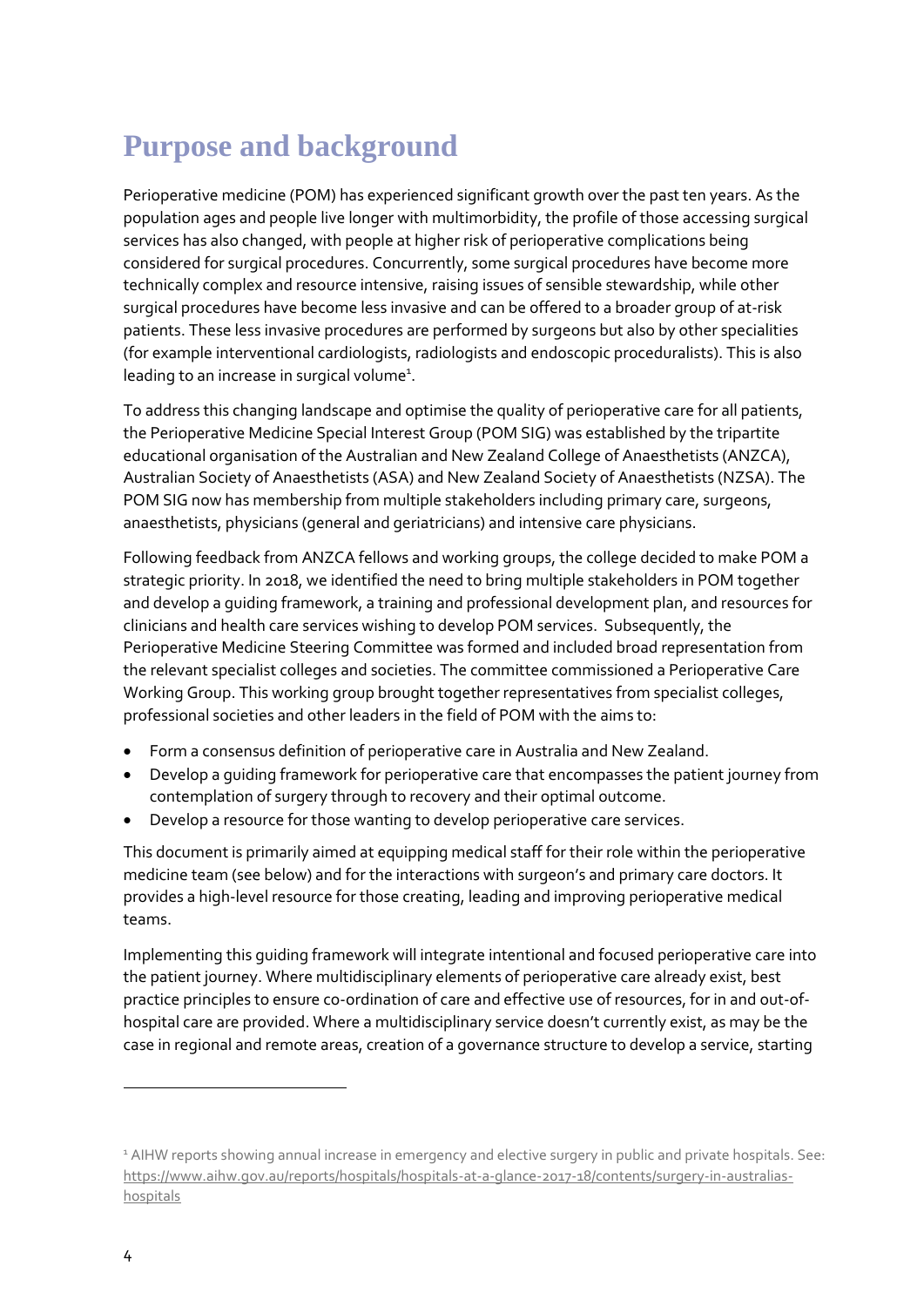with the appointment of a suitably qualified POM lead is to be encouraged. This appointee will function as a key resource to co-ordinate and liaise with all those involved in planning for safe, effective and efficient care for patients for who surgery is a potential treatment option. This in time may lead to the development of a comprehensive and integrated multidisciplinary perioperative care team.

# <span id="page-4-0"></span>**Defining perioperative care**

# **What is perioperative care?**

Perioperative care is the multidisciplinary, individualised, integrated care of patients, from the moment surgery is contemplated through to their optimal outcome. From here the term surgery and procedure will be used interchangeably.

# **What is the perioperative care team?**

The perioperative care team (POCT) includes all individuals who may be involved in a patient's perioperative journey. This may include doctors, nurses and other health professionals in hospitals or clinics, as well as family members or other carers (Figure 1). To save repetition in the document when using the term patient, from here on it will refer to patient, family and/or carers.

# **Figure 1 – The perioperative care team (POCT)**



\*Allied health team – include where relevant physiotherapists, occupational therapists, dieticians, social workers, Indigenous liaison officers, psychologists, pharmacists, speech pathology and other non-medical support workers.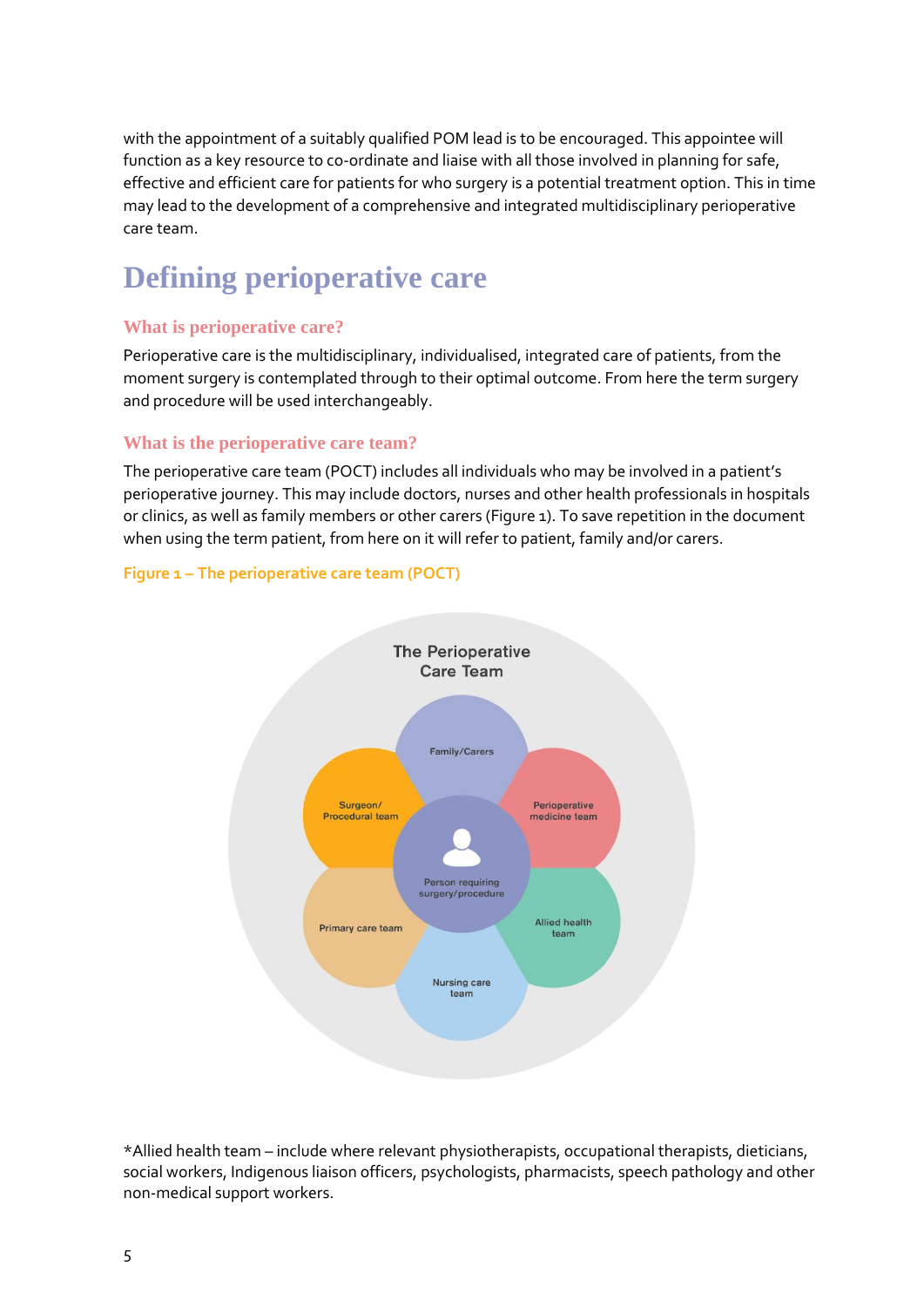## **What is perioperative medicine?**

Perioperative medicine (POM) is the science and practice of optimising patients prior to surgery and minimising the risk of and managing perioperative complications.

### **What is the perioperative medicine team?**

Led by medically qualified specialists, the perioperative medicine team (POMT) performs risk and needs assessment, co-ordinates preoperative optimisation, helps prevention and management of postoperative medical complications, and supports functional recovery. The POMT complements the decision-making and care delivered by the surgical and other teams, in the preoperative, operative and postoperative phases of the patient's journey. The POMT should be consultant led and may include consultants in anaesthesia, pain medicine, internal medicine, geriatric medicine, general practice, other medical specialities, and intensive care.

The POMT works collaboratively with the surgical team and other health disciplines, primary care team, family and carers to support safe, effective and efficient care for patients for whom surgery is a potential treatment option (Figure 1). The leader and members of the team will depend on patient needs, surgical approach, and local resources, and should be individualised to meet the needs of different patient groups. The POMT also works collaboratively with primary care, nursing and allied health professionals along the perioperative journey.

The POMT can support shared decision-making and co-ordination of care in the preoperative phase (risk assessment, shared decision-making and optimisation); the operative phase (pre-procedure review, intraoperative care and post-procedure disposition and care); and the postoperative phase (safe recovery, post-acute care and handover to primary care) (Figure 2).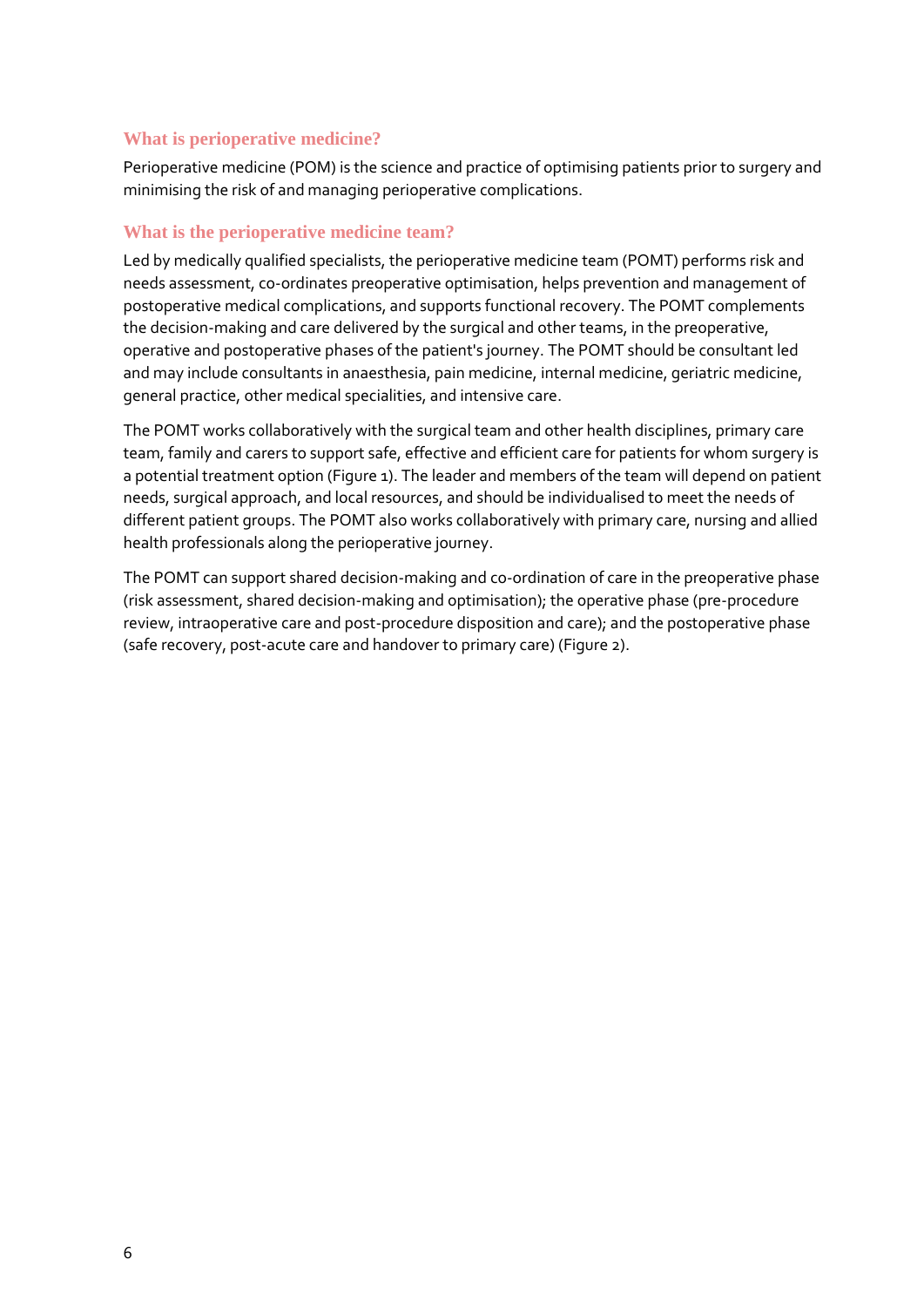



The Perioperative Care Working Group collaborated to develop a guiding framework (Figure 2) intended to support POM practitioners working in perioperative care by:

- Identifying key steps in the surgical patient's perioperative care journey.
- Outlining key principles and responsibilities for each step, which could be adapted to different patient groups and contexts.
- Providing recommendations about how these principles might be operationalised in practice.
- Providing examples and resources that support the evidence behind these recommendations and/or their implementation in practice.

The patient's perioperative journey can vary considerably in complexity. The perioperative care framework has been constructed to unpack each component of this journey in timeline format. Broad categories and decision points along the timeline are described, with the aim of assisting perioperative medical services to delineate responsibility lines, goals at each step and handover points.

<span id="page-6-0"></span>It's designed to be a practical resource for those developing and improving POM services. We anticipate that this framework can help guide training, service development and improvement, and research in POM. Recommendations and resources will be updated as the field continues to evolve.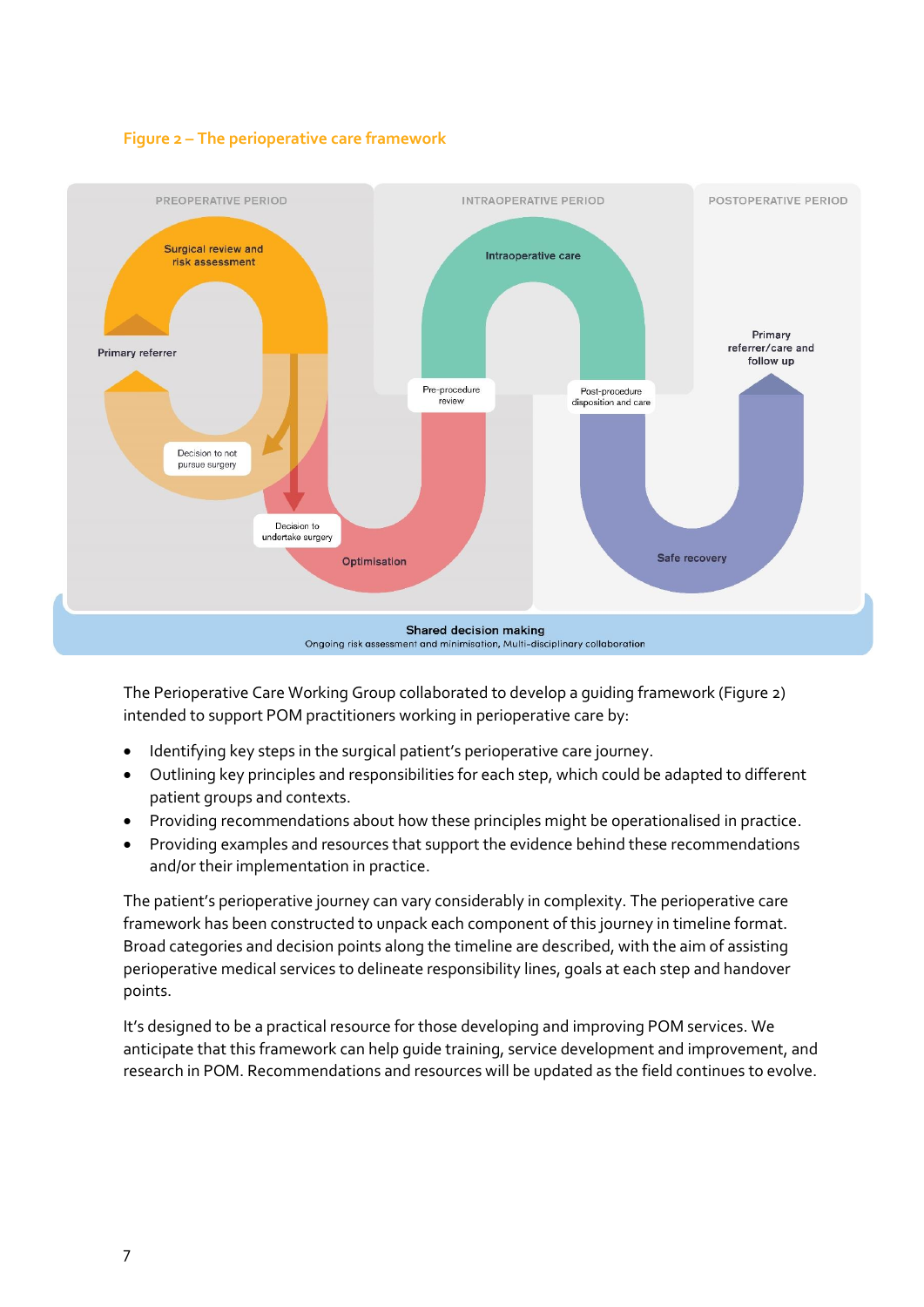# **Shared decision-making**

Shared decision-making (SDM) is a collaborative process between patients, carers and healthcare professionals to bring together the patient's values, goals and preferences with the best available evidence about benefits, risks and uncertainties of treatment, in order to reach the most appropriate healthcare decision<sup>2,3</sup>. SDM underpins the communication strategy throughout the perioperative journey of a patient as is illustrated by the blue below the framework (Figure 2). Below are some SDM resources:

- [Australian safety and quality shared decision-making support tools, patient decision aids](https://www.safetyandquality.gov.au/our-work/shared-decision-making/other-resources)  [and question prompts.](https://www.safetyandquality.gov.au/our-work/shared-decision-making/other-resources)
- NSW consumer enablement quide.
- Agency for Healthcare Research and Quality (AHRQ), The SHARE approach; Putting shared [decision making into practice: A](https://www.ahrq.gov/sites/default/files/wysiwyg/professionals/education/curriculum-tools/shareddecisionmaking/tools/tool-8/share-tool8.pdf) user's quide for clinical teams (includes consumer research, patient decision aids and clinician research summary resources).
- [Making shared decision-making a reality](https://www.kingsfund.org.uk/sites/default/files/Making-shared-decision-making-a-reality-paper-Angela-Coulter-Alf-Collins-July-2011_0.pdf), The King's Fund.
- The [NSW perioperative toolkit.](https://aci.health.nsw.gov.au/resources/anaesthesia-perioperative-care/the-perioperative-toolkit/the-perioperative-toolkit-webpage)
- Royal College of Surgeons of England[, High risk general surgical patient guideline.](https://www.rcseng.ac.uk/library-and-publications/rcs-publications/docs/the-higher-risk-general-surgical-patient/)
- Queensland Health Clinical Excellence Division[, COOPERATE: Collaborative older p](https://clinicalexcellence.qld.gov.au/improvement-exchange/cooperate)ersons' [elective surgery risk assessment for treatment efficacy,](https://clinicalexcellence.qld.gov.au/improvement-exchange/cooperate) recommendations June 2018.
- **•** Shared [decision making](https://www.petermac.org/sdm) by the Peter MacCallum Cancer Centre.

**.** 

<sup>2</sup> Australian Commission on Safety and Quality in Healthcare. Shared decision making 2019. Available from: [https://www.safetyandquality.gov.au/our-work/partnering-consumers/shared-decision-making.](https://www.safetyandquality.gov.au/our-work/partnering-consumers/shared-decision-making)

<sup>&</sup>lt;sup>3</sup> Kupu Taurangi Hauora o Aotearoa. Health Quality & Safety Commission New Zealand. He hoa tiaki Partners in Care. What do clinicians need to know about shared decision making? 2014. Available from: [https://www.hqsc.govt.nz/our-programmes/partners-in-care/.](https://www.hqsc.govt.nz/our-programmes/partners-in-care/)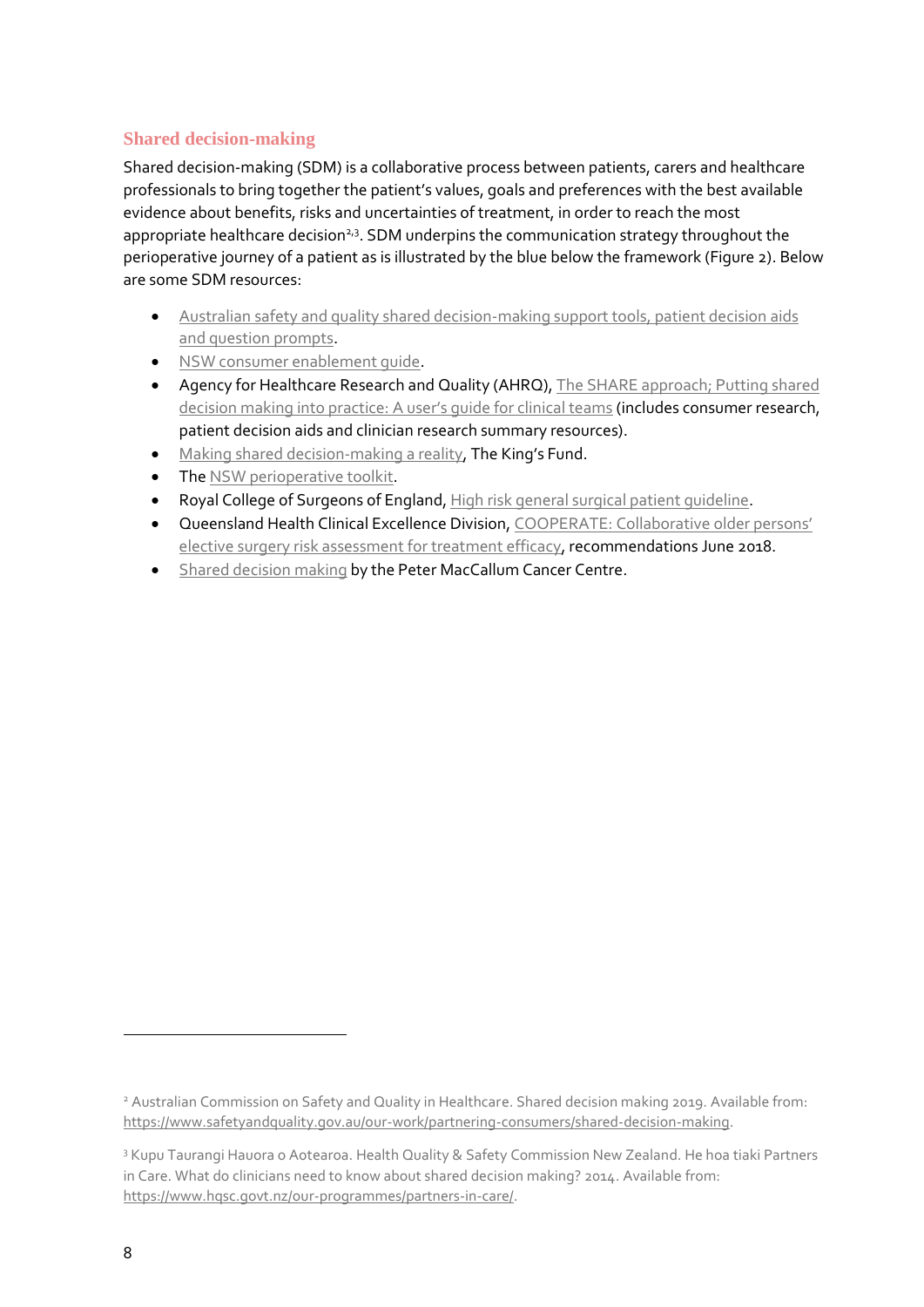# **Summary of principles in perioperative care**

# **1) Primary referrer and referral**

- (i) The primary referrer, in consultation with the patient, makes a diagnosis and assesses the level of symptoms and disability caused by the condition. The potential benefits and risks of a procedure are considered.
- (ii) Where a procedure is considered and estimated risk is elevated, the primary referrer initiates a discussion about advanced care planning at the time of surgical referral.

#### **2) Surgical review and risk assessment**

- (i) The surgical team discusses potential procedural and non-procedural management options in consultation with the patient. Procedural urgency, procedural risk and patient risks are discussed and assist shared decision-making.
- (ii) Patients with high-risk procedural and/or patient factors are referred to the POMT. The use of referral criteria and clinical judgement can help direct optimal referral to the POMT.
- (iii) The POMT conducts a comprehensive person-centred preoperative risk assessment, integrating patient-specific goals, patient and procedural risk, procedural urgency and facility resources to inform shared decision-making. Some patients will benefit from additional POCT collaboration and planning.

#### **3) The operative decision**

#### **3a. Decision to not pursue surgery**

- (i) The surgical team and patient decide collaboratively to not pursue surgical intervention after considering risks and benefits. Shared decision-making takes the patient's goals and wishes into account and is informed as needed by the POMT.
- (ii) The POMT may provide the patient with alternative or additional management options, including palliative and supportive care. This decision-making process is documented and communicated to the patient and the primary referrer including a plan if deterioration takes place.

#### **3b. Decision to undertake surgery**

(i) The surgical team and patient decide collaboratively to pursue surgical intervention using a shared decision-making model. Shared decision-making prioritises the patient's goals with expert guidance by the POMT. The surgical team acknowledges the time needed to optimise a patient prior to surgery and this may require discussion with the POMT regarding timing of surgery.

#### **4) Optimisation**

- (i) The POMT aims to improve immediate and long-term morbidity and mortality by addressing modifiable patient risks in the context of the procedure and available resources.
- (ii) The POMT monitors and co-ordinates the pathway to surgery ensuring optimisation targets are met and unnecessary delays are avoided.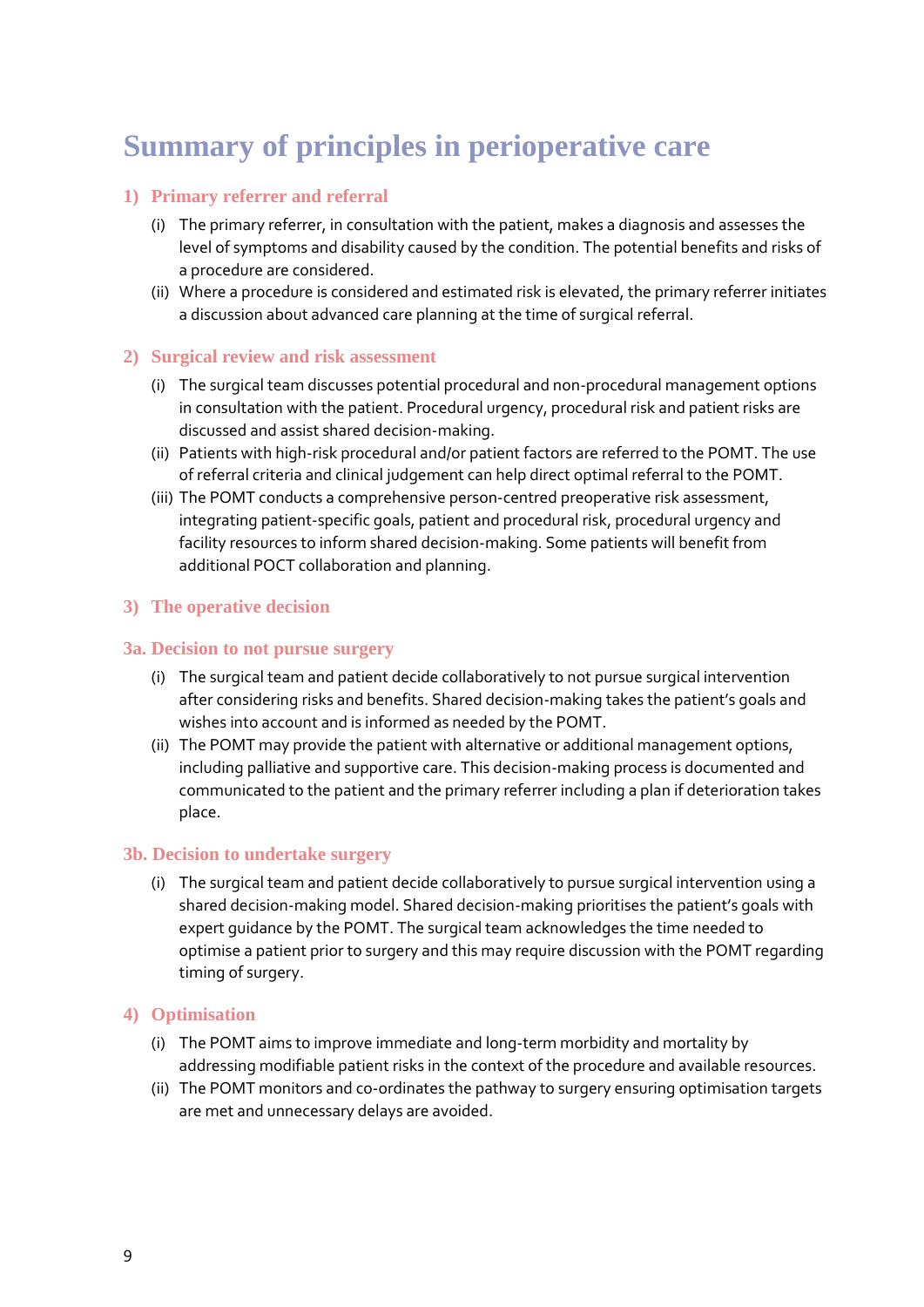# **5) Pre-procedure review**

- (i) Prior to surgery, the anaesthetist and/or the proceduralist or their delegates provides specific information to prepare the patient for the day of surgery.
- (ii) On the day of surgery, the procedural team reviews the patient's perioperative journey, confirms the procedure and confirms that their postoperative destination is appropriate and available.

#### **6) Intraoperative care**

(i) The anaesthetist and proceduralist are responsible for ensuring appropriate staff, roles, responsibilities, procedural goals, facilities, anticipated complications and contingency plans have been identified and communicated to the intraoperative team.

# **7) Post-procedure disposition and care**

- (i) The anaesthetist, proceduralist and when required intensivist, determine the immediate management after the procedure based on patient risk assessment, intraoperative and institutional factors.
- (ii) Appropriate handover occurs to the relevant team members who may have ongoing input in the postoperative period.

#### **8) Safe recovery**

- (i) The POMT collaborates with the surgical team and other POCT members to prevent, anticipate, detect and respond to clinical deterioration, pain and complications in the postoperative period.
- (ii) The POMT supports multidisciplinary discharge planning and early functional rehabilitation to reduce patient complications and improve short and long-term outcomes. Additional restorative care services (in hospital or the community) are accessible for patients who require them.

#### **9) Primary referrer/care and follow up**

- (i) Timely and accurate handover includes a comprehensive medical plan which considers the patient's physical, social and functional needs, including their ability to access primary, secondary and tertiary level care.
- <span id="page-9-0"></span>(ii) The discharge plan is communicated to the patient, the primary referrer and their primary care team, and includes a clear point of contact for addressing concerns, complications or side-effects.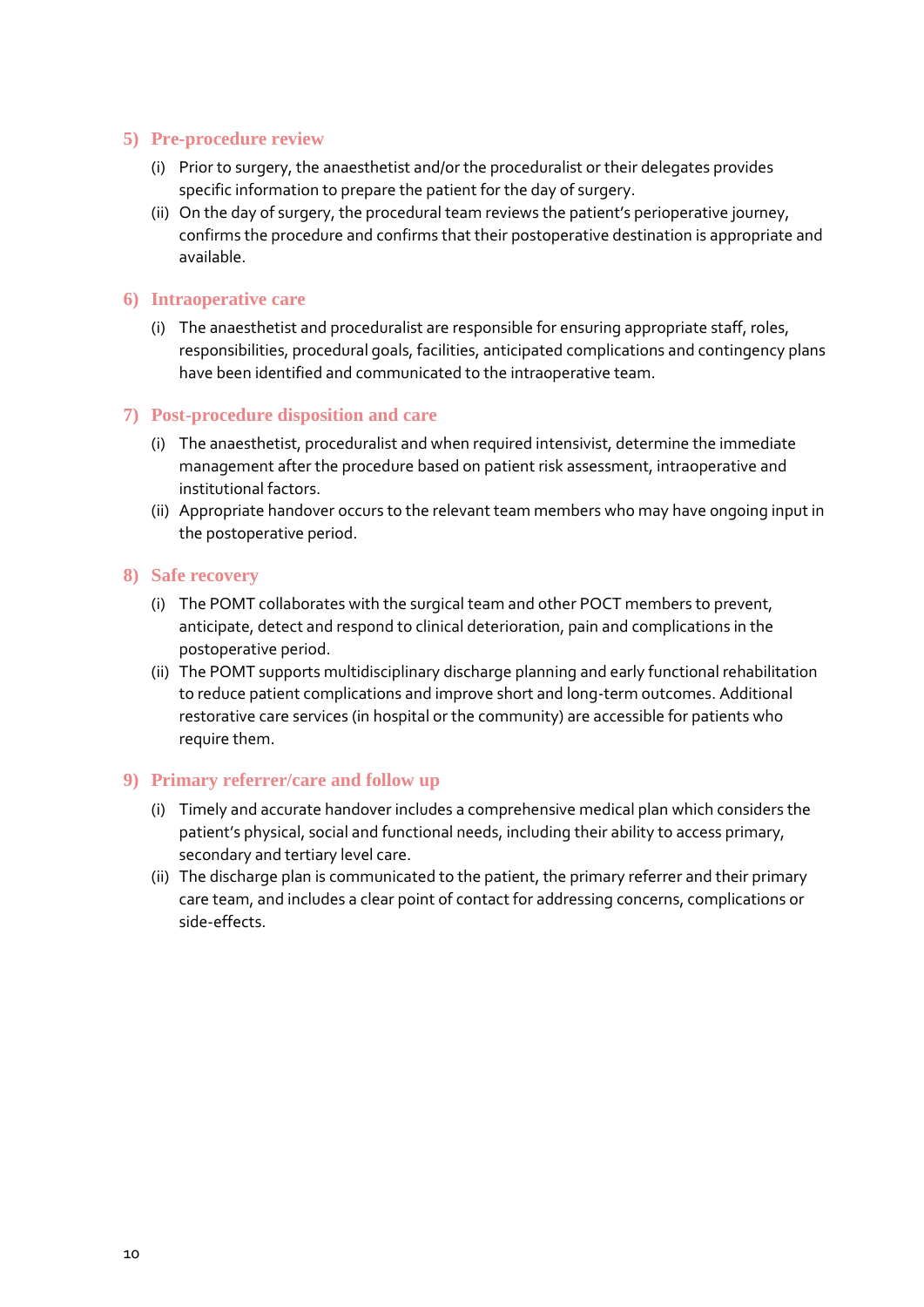# **Perioperative care principles, recommendations, resources and references**

# **1) Primary referrer and referral**

(i) The primary referrer, in consultation with the patient, makes a diagnosis and assesses the level of symptoms and disability caused by the condition. The potential benefits and risks of a procedure are considered.

### **Recommendations**

- Primary care physician discusses non-surgical and surgical management options, and may refer patient for surgical review for further diagnosis and discussion of management options.
- Primary care physicians are provided with teaching/training, education materials and communication regarding risk factors for poor perioperative outcomes.
- Tools are made available to primary care providers to assess perioperative risk.
- Referral guidelines and e-referral templates include simple perioperative risk screening tools.
- Where high risk criteria are identified, the primary care physician considers early and/or simultaneous referral for surgical review and POMT comprehensive risk assessment. [1]
- The primary referrer should also have easy access to specialist advice regarding where elevated risk is recognised (i.e. a point of contact within the hospital/health service).

#### **Resources**

#### **Risk assessment tools**

- [ACS NSQIP risk calculator.](https://riskcalculator.facs.org/RiskCalculator/)
- [NZ Risk.](https://www.nzrisk.com/)
- [Surgical Outcome Risk Tool \(SORT\).](https://www.ncepod.org.uk/sort.html)

#### **Frailty tools**

- [Clinical Frailty Scale \(CFS\).](https://www.scfn.org.uk/clinical-frailty-scale)
- [Edmonton Frailty Scale.](https://edmontonfrailscale.org/)

#### **Guidelines**

- [NSW Agency of Clinical Innovation Perioperative Tool Box.](https://www.aci.health.nsw.gov.au/__data/assets/pdf_file/0010/342685/The_Perioperative_Toolkit.pdf)
- [RCoA perioperative medicine pathway.](https://www.rcoa.ac.uk/sites/default/files/documents/2019-08/Perioperative%20Medicine%20-%20The%20Pathway%20to%20Better%20Care.pdf)

#### **Example of referral criteria to POMT in older patients**

– [Perioperative Care of Older Patients Undergoing Surgery \(POPS\) UK.](https://www.guysandstthomas.nhs.uk/resources/our-services/ageing-and-health/POPS%20referral%20criteria.pdf)

## **References**

1. Grocott MPW, Plumb JOM, Edwards M, Fecher-Jones I, Levett DZH. Re-designing the pathway to surgery: better care and added value. Perioper Med (Lond). 2017 Jun 20;6:9. Available from: doi: [10.1186/s13741-017-](https://doi.org/10.1186/s13741-017-0065-4) [0065-4](https://doi.org/10.1186/s13741-017-0065-4)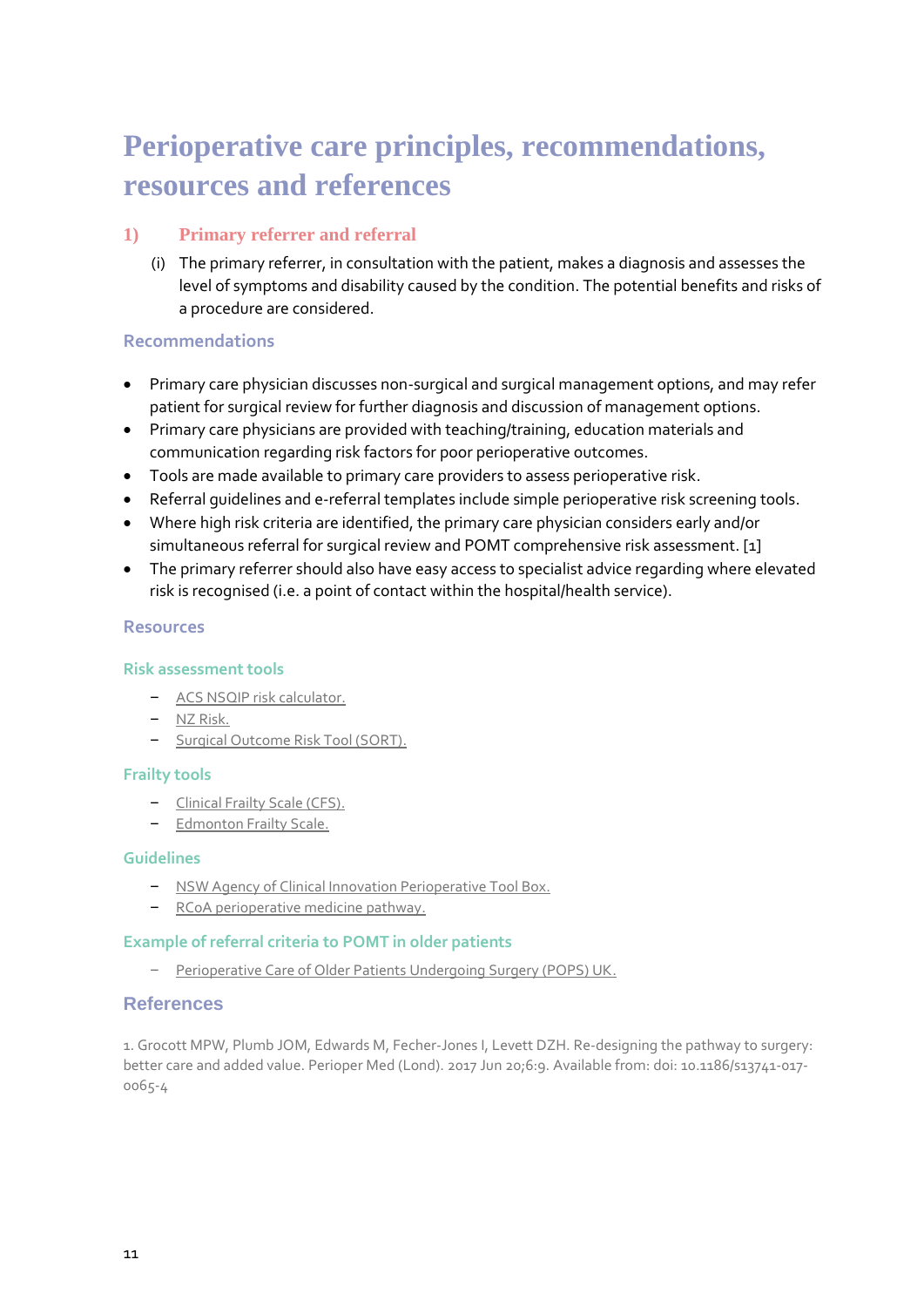(ii) Where a procedure is considered and estimated risk is elevated, the primary referrer initiates a discussion about advanced care planning at the time of surgical referral.

# **Recommendations**

- Early advanced care planning is considered for patients at high risk of perioperative complications. [1, 2]
- More complex discussions with the multidisciplinary team (surgeon/proceduralist, anaesthetist, physician or other specialists) may need to take place as it relates to the procedure, but an initiation of this discussion by primary care is to be encouraged.

#### **Resources**

- [Health Navigator New Zealand care planning.](https://www.healthnavigator.org.nz/clinicians/c/care-planning/)
- [Advance Care Planning Australia.](https://www.advancecareplanning.org.au/)
- [RACGP Advance Care planning practice tools.](https://www.racgp.org.au/running-a-practice/practice-resources/practice-tools/advance-care-planning)
- Advance [Care Planning New Zealand.](https://www.hqsc.govt.nz/our-programmes/advance-care-planning/)
- [Serious Illness Conversation Guide Aotearoa.](https://www.hqsc.govt.nz/our-programmes/advance-care-planning/publications-and-resources/publication/3950)

#### **References**

1. Schuster AL, Aslakson RA, Bridges JF. Creating an advance-care-planning decision aid for high-risk surgery: a qualitative study. BMC Palliat Care. 2014 Jun ;13(32). Available from: doi: 10.1186/1472-684X-13-32

2. Aslakson RA, Schuster AL, Reardon J, Lynch T, Suarez-Cuervo C, Miller JA, Moldovan R, Johnston F, Anton B, Weiss M, Bridges JF. Promoting perioperative advance care planning: a systematic review of advance care planning decision aids. J Comp Eff Res. 2015 Nov;4(6):615-50. Available from: [doi: 10.2217/cer.15.43](https://doi.org/10.2217/cer.15.43)

#### **2) Surgical review and risk assessment**

(i) The surgical team discusses potential procedural and non-procedural management options in consultation with the patient. Procedural urgency, procedural risk and patient risks are discussed and assist shared decision-making.

- Surgical procedures with high procedural risk and high procedural urgency are identified. [1, 2]
- Risk assessment scores are used to broadly risk stratify patients and help identify high-risk surgical patients. [2-5]
- Where patients fulfil pre-determined high-risk criteria, the POMT is consulted early.
- Some high-risk patients may require POMT input prior to the surgical discussion of management options.
- Procedural and non-procedural management options presented to patients are based on individualised risk assessment and discussed using a shared decision-making technique.
- An assessment of decision-making capacity may need to be carried out.
- Certain patients may require specialist geriatrician or physician assessment of surgical decisionmaking capacity. Health services are encouraged to follow local guidance for the provision of a temporary guardian to assist the patient in surgical decision making.
- Surgical risk assessment informs prioritisation of perioperative resources and facilities including postoperative high dependency and intensive care.
- Surgical risk assessment is routinely documented on procedural booking forms to increase awareness and optimise communication among the POCT.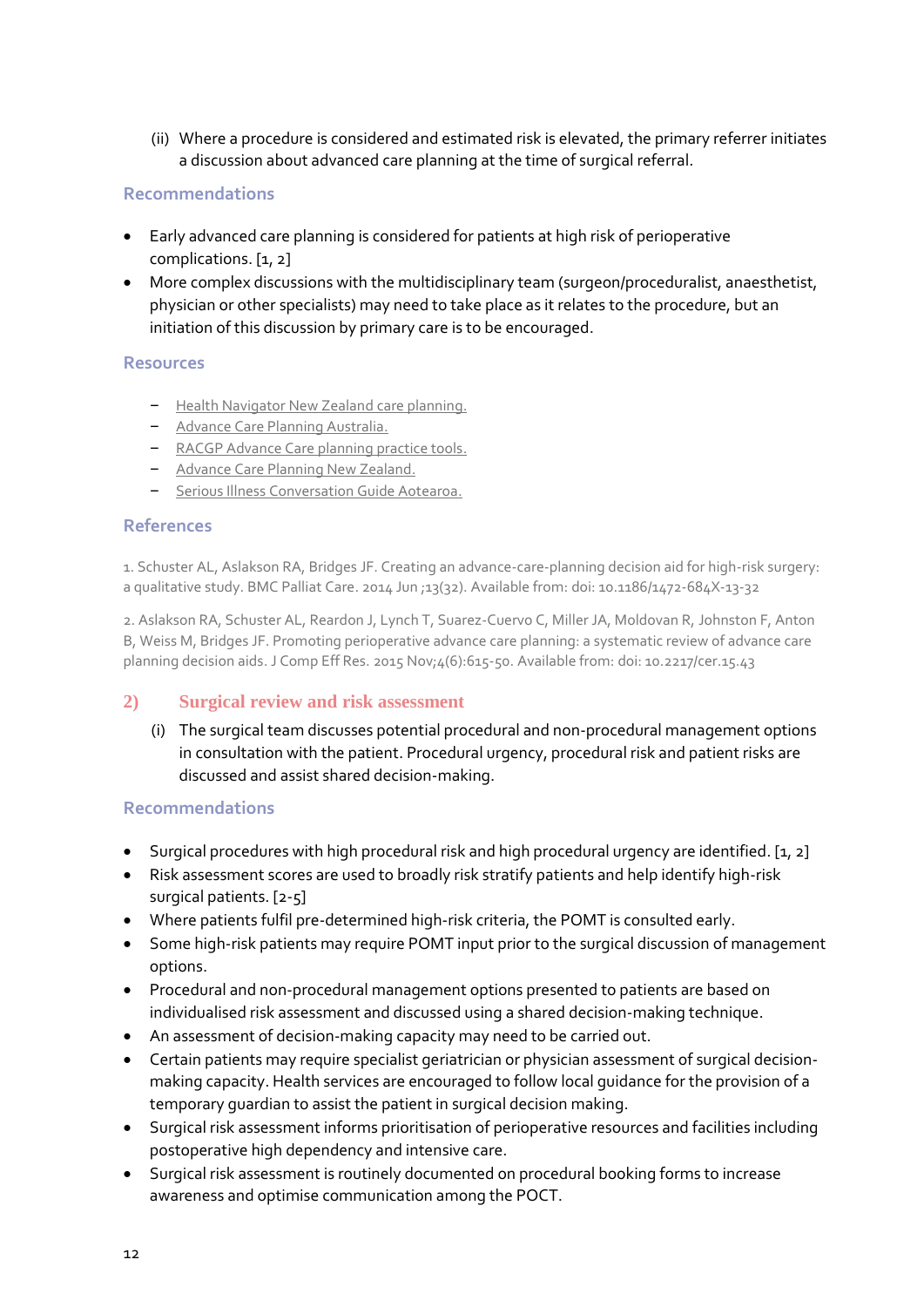### **Surgical risk and urgency**

- [NCEPOD surgical urgency definitions.](http://www.ncepod.org.uk/classification.html)
- [2014 ESC/ESA Guidelines on non-cardiac surgery surgical risk estimate.](https://academic.oup.com/view-large/89335578)
- [British United Provident Association \(BUPA\) surgical risk scores.](https://www.evidencio.com/models/show/1013)

#### **Patient risk assessment tools**

#### **Non-cardiac elective surgery**

- [ACS NSQIP Risk Calculator.](https://riskcalculator.facs.org/RiskCalculator/)
- [NZ Risk.](https://www.nzrisk.com/)
- [Surgical Outcome Risk Tool \(SORT\).](https://www.ncepod.org.uk/sort.html)

#### **Emergency abdominal surgery**

- [NELA Risk Calculator.](https://data.nela.org.uk/riskcalculator/)
- [P-POSSUM.](http://www.riskprediction.org.uk/index-pp.php)

#### **Frailty tool**

– [Clinical Frailty Scale \(CFS\).](https://www.scfn.org.uk/clinical-frailty-scale)

#### **References**

1. Findlay GP, Goodwin APL, Protopapa K, Smith NCE, Mason M. Knowing the Risk: a review of the perioperative care of surgical patients. London: National Confidential Enquiry into Patient Outcome and Death; 2011 Dec. 98 p. Available from: https://www.ncepod.org.uk/2011poc.html

2. Kristensen SD, Knuuti J, Saraste A, Anker S, Bøtker HE, Hert SD, Ford I, Gonzalez-Juanatey JR, Gorenek B, Heyndrickx GF, Hoeft A, Huber K, Iung B, Kjeldsen KP, Longrois D, Lüscher TF, Pierard L, Pocock S, Price S, Roffi M, Sirnes PA, Sousa-Uva M, Voudris V, Funck-Brentano C; Authors/Task Force Members. 2014 ESC/ESA Guidelines on non-cardiac surgery: cardiovascular assessment and management. The Joint Task Force on noncardiac surgery: cardiovascular assessment and management of the European Society of Cardiology (ESC) and the European Society of Anaesthesiology (ESA). Eur Hear J. 2014 Sep;14;35(35):2383-431. Available from: doi: 10.1093/eurheartj/ehu282

3. Moonesinghe SR, Mythen MG, Das P, Rowan KM, Grocott MP. Risk stratification tools for predicting morbidity and mortality in adult patients undergoing major surgery: qualitative systematic review. Anesthesiology. 2013 Oct;119(4):959-81. Available from: doi[: 10.1097/ALN.0b013e3182a4e94d](https://doi.org/10.1097/ALN.0b013e3182a4e94d)

4. Bierle DM, Raslau D, Regan DW, Sundsted KK, Mauck KF. Preoperative evaluation before noncardiac surgery. Mayo Clin Proc. 2020 Apr;95(4)807-22. Available from: doi[: 10.1016/j.mayocp.2019.04.029](https://doi.org/10.1016/j.mayocp.2019.04.029)

5. The Royal College of Surgeons of England. The High-Risk General Surgical Patient: Raising the Standard. London: The Royal College of Surgeons of England; 2018 Nov. 64 p. Available from: https://www.rcseng.ac.uk/news-and-events/media-centre/press-releases/high-risk-general-surgical/

(ii) Patients with high-risk procedural and/or patient factors are referred to the POMT. The use of referral criteria and clinical judgement can help direct optimal referral to the POMT**.**

#### **Recommendations**

 Patients with high procedural and/or patient risk are referred to the POMT by the surgical team and/or other defined referrers (for example pre-assessment clinic nurse). [1-3]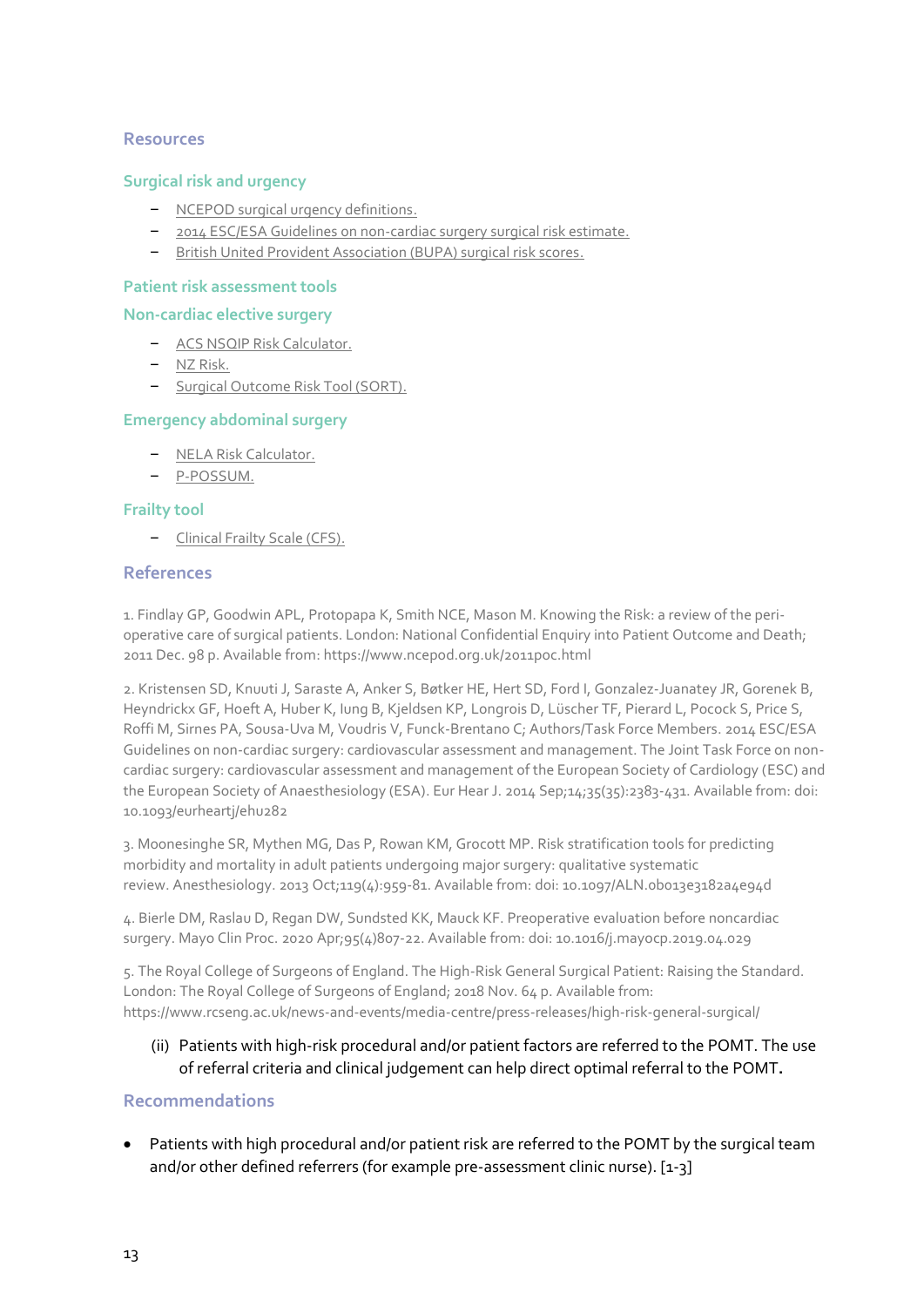- Objective risk scores or criteria in conjunction with clinical judgement help identify patients likely to benefit from POMT input [4]. These criteria might include complex comorbidity, frailty, cognitive or functional impairment, obesity, or high-risk medications (for example anticoagulants, insulin, immunosuppressants, and opioids).
- The POMT referral pathway is clearly defined and institution-specific.
- Clinicians referring to the POMT communicate the role of the POMT to the patient.
- Patients should be offered the support of the hospital chaplains or other spiritual support (karakia/way/clearing/spiritual settling) as a preparation for surgery to assist with spiritual wellbeing of the patient.

#### **Example of referral criteria to POMT in older patients**

– [Perioperative Care of Older Patients Undergoing Surgery \(POPS\) UK.](https://www.guysandstthomas.nhs.uk/resources/our-services/ageing-and-health/POPS%20referral%20criteria.pdf)

#### **High-risk general surgical patient guideline 2018**

– [Royal College of Surgeons England.](https://www.rcseng.ac.uk/-/media/files/rcs/news-and-events/media-centre/2018-press-releases-documents/rcs-report-the-highrisk-general-surgical-patient--raising-the-standard--december-2018.pdf)

#### **References**

1. Grocott MPW, Plumb JOM, Edwards M, Fecher-Jones I, Levett DZH. Re-designing the pathway to surgery: better care and added value. Perioper Med (Lond). 2017 Jun 20;6:9. Available from: doi: 10.1186/s13741-017- 0065-4

2. Findlay GP, Goodwin APL, Protopapa K, Smith NCE, Mason M. Knowing the Risk: a review of the perioperative care of surgical patients. London: National Confidential Enquiry into Patient Outcome and Death; 2011 Dec. 98 p. Available from: https://www.ncepod.org.uk/2011poc.html

3. Seglenieks R, Painter TW, Ludbrook GL. Predicting patients at risk of early postoperative adverse events. Anaesth Intensive Care. 2014 Sep;42(5):649-56. Available from: doi: 10.1177/0310057X1404200516

4. Aitken R, Harun NS, Maier AB. Which preoperative screening tool should be applied to older patients undergoing elective surgery to predict short-term postoperative outcomes? Lessons from systematic reviews, meta-analyses and guidelines. Intern Emerg Med. 2021 Jan; 16(1):37-48. Available from: doi: 10.1007/s11739- 020-02415-y. Epub 2020 Jul 1.

(iii) The POMT conducts a comprehensive person-centred preoperative risk assessment, integrating patient-specific goals, patient and procedural risk, procedural urgency and facility resources to inform shared decision-making. Some patients will benefit from additional POCT collaboration and planning.

- The POMT preoperative risk assessment is targeted towards the specific patient and their perioperative goals, and surgical procedure. [1-4]
- Older, frail and multimorbid surgical patients benefit from a geriatrician-led comprehensive geriatric assessment and management. [3-6]
- Targeted and validated risk assessment tools are incorporated within comprehensive POMT assessment. [6-11]
- The proceduralist and POMT directs planning the patient's perioperative pathway including prioritising facilities and resources, and proactive discharge planning. [1-5]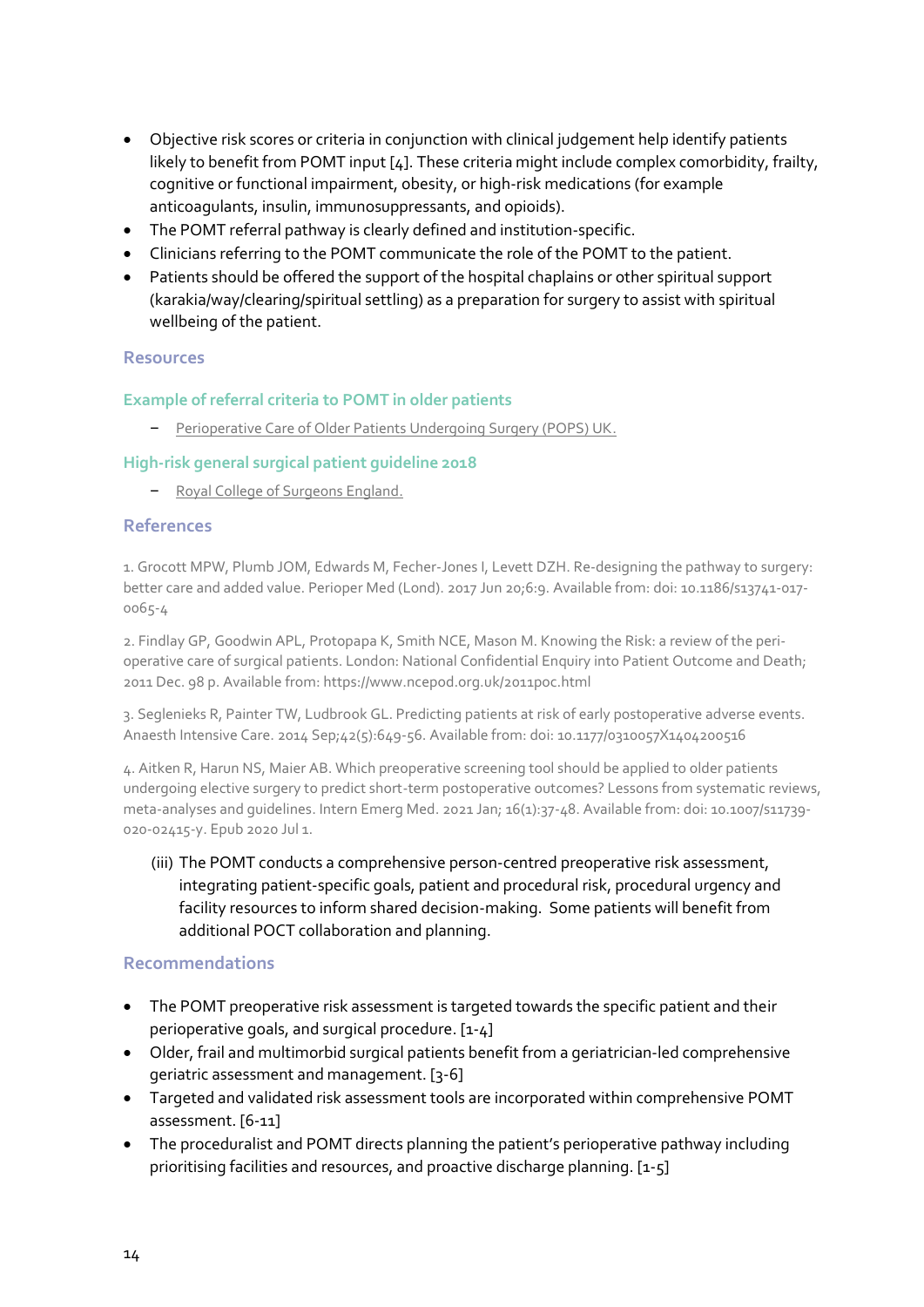– [COOPERATE: Queensland Health Collaborative Older Persons' Elective surgery Risk Assessment for](https://clinicalexcellence.qld.gov.au/sites/default/files/2018-08/cooperate-project-final-report.pdf)  Treatment Efficacy – [June 2018 Recommendations.](https://clinicalexcellence.qld.gov.au/sites/default/files/2018-08/cooperate-project-final-report.pdf)

#### **Examples of tools which may be utilised during POMT preoperative assessment**

#### **Cardiac risk**

– [RCRI.](https://www.mdcalc.com/revised-cardiac-risk-index-pre-operative-risk)

#### **COPD**

- [Modified MRC breathlessness scale.](https://copdx.org.au/copd-x-plan/confirm-diagnosis/c2-diagnosis/)
- [COPD-X severity classification.](https://lungfoundation.com.au/resources/stepwise-management-of-stable-copd/)

#### **OSA**

- [STOP-Bang questionnaire.](http://www.stopbang.ca/osa/screening.php)
- [Epworth sleepiness scale.](https://epworthsleepinessscale.com/about-the-ess/)

#### **Multimorbidity**

– [Charlson comorbidity index \(CCI\).](https://www.mdcalc.com/charlson-comorbidity-index-cci)

#### **Frailty**

- [Frailty phenotype.](https://docs.wixstatic.com/ugd/2a1cfa_60518c36d3c04ddc9960aae463461841.pdf)
- [Edmonton frailty scale.](https://edmontonfrailscale.org/)

#### **Cognitive impairment**

- [Mini-mental state examination \(MMSE\).](https://www.ihpa.gov.au/sites/default/files/publications/smmse-tool-v2.pdf)
- [Montreal cognitive assessment \(MoCA\) \\*users are required](https://www.parkinsons.va.gov/resources/MOCA-Test-English.pdf) to be certified.
- [Kimberley Indigenous Cognitive Assessment.](http://kams.org.au/wp-content/uploads/2015/04/KICA-Tool-2006.pdf)

#### **Functional impairment**

- [Duke activity status index \(DASI\).](https://www.mdcalc.com/duke-activity-status-index-dasi)
- [Timed up and go test.](https://www.health.qld.gov.au/__data/assets/pdf_file/0028/675109/d-mt05.pdf)

#### **Anxiety and depression**

– [Hospital anxiety and depression scale.](https://www.svri.org/sites/default/files/attachments/2016-01-13/HADS.pdf)

#### **Nutrition**

– [Malnutrition universal screening tool.](https://www.wales.nhs.uk/documents/MUST%20Nutritional%20Screen.pdf)

#### **References**

1. Minto G. Assessment of the high-risk perioperative patient. Continuing Education in Anaesthesia Critical Care & Pain. 2014 Feb;14(1):12-7. Available from: doi: 10.1093/bjaceaccp/mkt020

2. Bollen Pinto B, Chew M, Lurati Buse G, Walder B. The concept of peri-operative medicine to prevent major adverse events and improve outcome in surgical patients. Eur J Anaesthesiol. 2019 Dec;36(12):889-903. Available from: doi: 10.1097/EJA.0000000000001067

3. Partridge J, Sbai M, Dhesi J. Proactive care of older people undergoing surgery. Aging Clin Exp Res. 2018 Mar;30(3):253-7. Available from: doi: 10.1007/s40520-017-0879-4.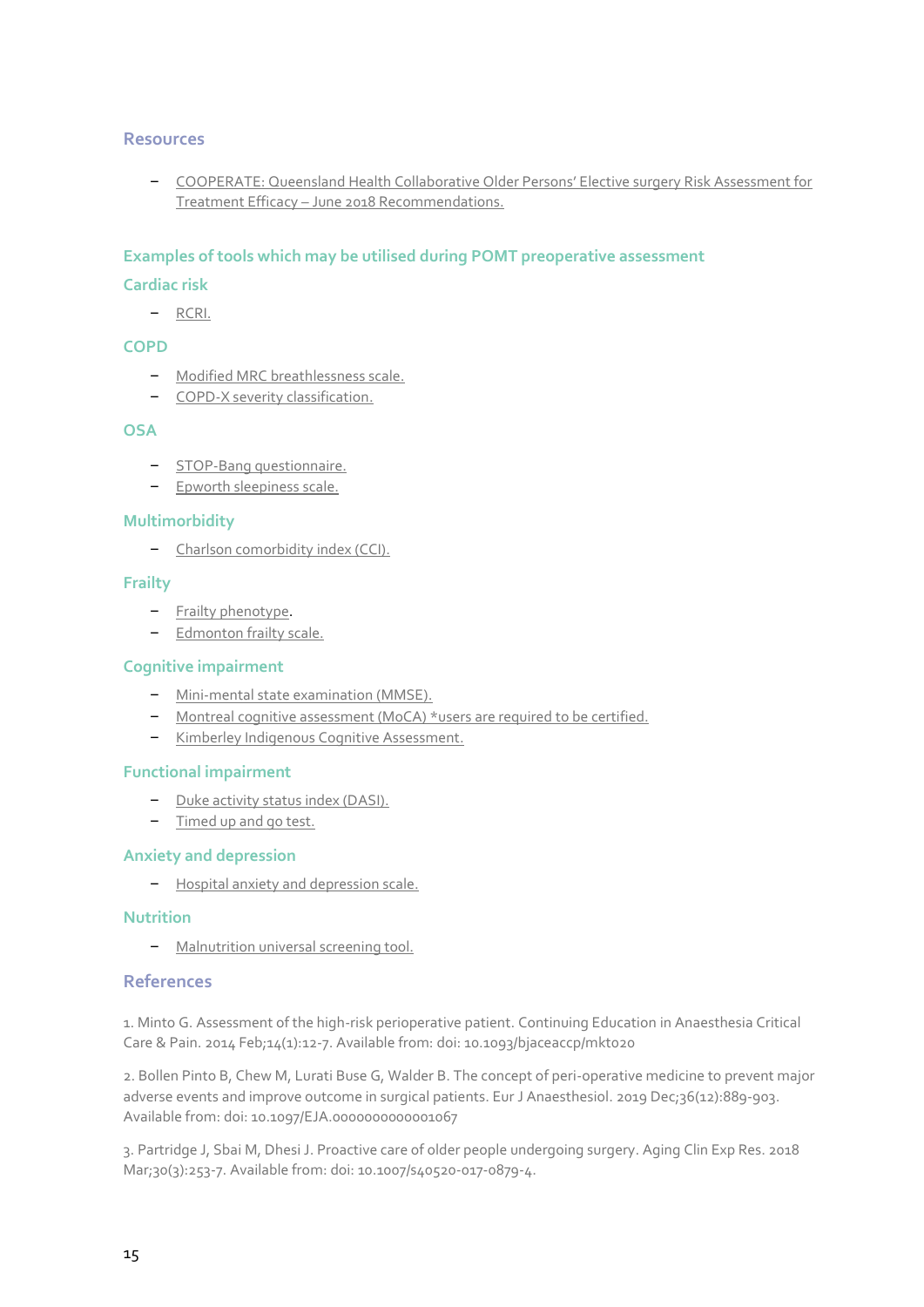4. Partridge JS, Harari D, Martin FC, Dhesi JK. The impact of pre-operative comprehensive geriatric assessment on postoperative outcomes in older patients undergoing scheduled surgery: a systematic review. Anaesthesia. 2014 Jan;69Suppl 1:8-16. Available from: doi: 10.1111/anae.12494

5. Shipway DJH, Harari D, Dhesi JK. Peri-operative management of older patients undergoing surgery. Reviews in Clinical Gerontology. 2014 Feb;24(1):78-92. Available from: doi: 10.1017/S095925981300018X

6. Partridge JS, Harari D, Dhesi JK. Frailty in the older surgical patient: a review. Age Ageing. 2012 Mar;41(2):142-7. Available from: doi: 10.1093/ageing/afr182

7. Wijeysundera DN, Perase RM, Shulman MA, Abbott TEF, Torres E, Ambosta A, Croal BL, Granton JT, Thorpe KE, Grocott MPW, Farrington C, Myles PS, Cuthbertson BH; METS study investigators. Assessment of functional capacity before major non-cardiac surgery: an international, prospective cohort study. Lancet. 2018 Jun 30;391(10140):2631-2640. Available from: doi: 10.1016/S0140-6736(18)31131-0

8. Turrentine FE, Hanks JB, Schirmer BD, Stukenborg GJ. The relationship between body mass index and 30 day mortality risk, by principal surgical procedure. Arch Surg. 2012 Mar;147(3):236-42. Available from: doi: 10.1001/archsurg.2011.310

9. By the 2019 American Geriatrics Society Beers Criteria® Update Expert Panel. American Geriatrics Society 2019 Updated AGS Beers Criteria® for Potentially Inappropriate Medication Use in Older Adults. J Am Geriatr Soc. 2019 Apr;67(4):674-94. Available from: doi: 10.1111/jgs.15767

10. O'Mahony D, O'Sullivan D, Byrne S, O'Connor MN, Ryan C, Gallagher P. STOPP/START criteria for potentially inappropriate prescribing in older people: version 2. Age Ageing. 2015 Mar;44(2):213-8. Available from: doi: 10.1093/ageing/afu145

11. Hilmer SN, Mager DE, Simonsick EM, Cao Y, Ling SM, Windham BG, Harris TB, Hanlon JT, Rubin SM, Shorr RI, Bauer DC, Abernethy DR. A drug burden index to define the functional burden of medications in older people. Arch Intern Med. 2007 Apr 23;167(8):781-7. Available from: doi: 10.1001/archinte.167.8.781

# **3) The operative decision:**

#### **3a) Decision to not pursue surgery**

(i) The surgical team and patient decide collaboratively to not pursue surgical intervention after considering risks and benefits. Shared decision-making takes the patient's goals and wishes into account and is informed as needed by the POMT.

## **Recommendations**

- The POMT identifies a specific team member to co-ordinate shared decision-making with the patient and the POCT.
- Shared decision-making prioritises the patient's goals and expectations. [1-7]
- The proposed management plan or management options are communicated to the patient using resources (written, verbal, and interpreters as needed) appropriate to their health literacy.

#### **Resources**

#### **Health literacy**

- Australian safety and [quality health literacy.](https://www.safetyandquality.gov.au/our-work/patient-and-consumer-centred-care/health-literacy)
- [Teach-back techniques.](https://www.ahrq.gov/professionals/quality-patient-safety/quality-resources/tools/literacy-toolkit/healthlittoolkit2-tool5.html)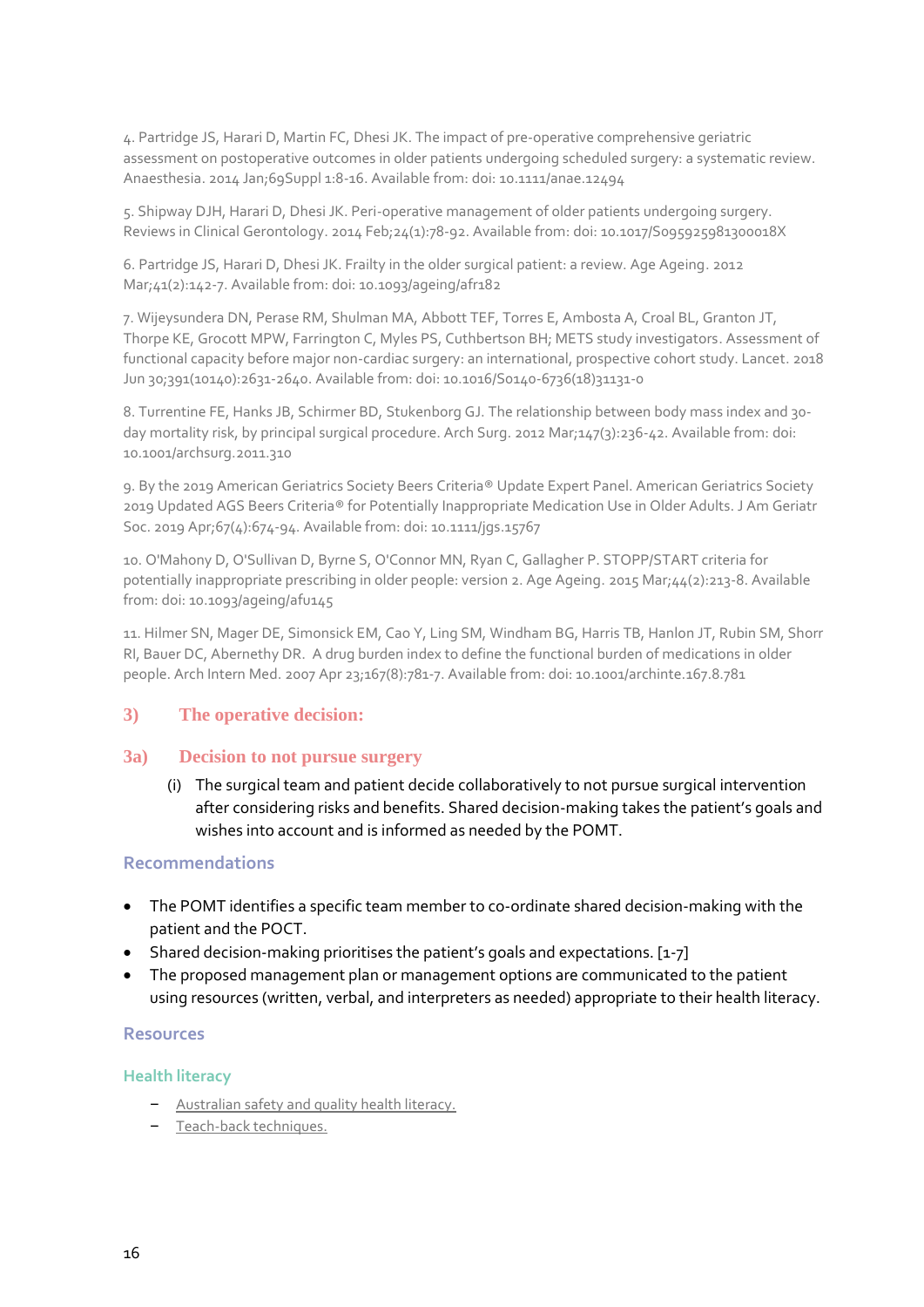# **References**

1. Dhesi JK, Swart M. Specialist pre-operative assessment clinics. Anaesthesia. 2016 Jan;71 Suppl 1:3-8. Available from: doi: 10.1111/anae.13307

2. Glance LG, Osler TM, Neuman MD. Redesigning surgical decision making for high-risk patients. N Engl J Med. 2014 Apr 10;370(15):1379-81. Available from: doi: 10.1056/NEJMp1315538

3. Gustin AN, Jr. Shared Decision-Making. Anesthesiol Clin. 2019 Sep;37(3):573-80. Available from: doi: 10.1016/j.anclin.2019.05.001

4. Cooper Z, Courtwright A, Karlage A, Gawande A, Block S. Pitfalls in communication that lead to nonbeneficial emergency surgery in elderly patients with serious illness: description of the problem and elements of a solution. Ann Surg. 2014 Dec;260(6):949-57. Available from: doi: 10.1097/SLA.0000000000000721

5. Fried TR, Bradley EH, Towle VR, Allore H. Understanding the treatment preferences of seriously ill patients. N Engl J Med. 2002 Apr;346(14):1061-6. Available from: doi: 10.1056/NEJMsa012528

6. Taylor LJ, Nabozny MJ, Steffens NM, Tucholka JL, Brasel KJ, Johnson SK, Zelenski A, Rathouz PJ, Zhao Q, Kwekkeboom KL, Campbell TC, Schwarze ML. A Framework to Improve Surgeon Communication in High-Stakes Surgical Decisions: Best Case/Worst Case. JAMA Surg. 2017 Jun 1;152(6):531-8. Available from: doi: 10.1001/jamasurg.2016.5674

7. Hoffmann TC, Légaré F, Simmons MB, McNamara K, McCaffery K, Trevena LJ, Hudson B, Glasziou PP, Del Mar CB. Shared decision making: what do clinicians need to now and why should they bother? Med J Aust. 2014 Jul 7;201(1):35-39. Available from: doi: 10.5694/mja14.00002

(ii) The POMT may provide the patient with alternative or additional management options, including palliative and supportive care. This decision-making process is documented and communicated to the patient and the primary referrer including a plan if deterioration takes place.

# **Recommendations**

- Palliative surgical techniques may be an alternative to definitive surgery. When embarked upon clear expectations should be discussed and documented.
- Referrals are made to inpatient and/or community (for example home support, community rehabilitation, community palliative care) services to co-ordinate continuing treatment and support.
- Patients are given the opportunity to review and confirm their management plan with the POMT at a future date, allowing time for contemplation and discussion.
- Patients are offered the support of hospital chaplains or other spiritual support (karakia/way/clearing/spiritual settling or prayer) to assist the spiritual/wairua wellbeing of the patient, even if surgery not pursued.
- The management plan is communicated from the POCT to the primary referrer.

#### **Resources**

# **Non-surgical management**

- [Quality focused interventions for the relief of symptoms team.](https://clinicalexcellence.qld.gov.au/improvement-exchange/quality-focused-interventions-relief-symptoms-team-qfirst)
- [NSW Agency for Clinical Innovation osteoarthritis chronic care program model of care 2012.](https://www.aci.health.nsw.gov.au/__data/assets/pdf_file/0003/165306/Osteoarthritis-Chronic-Care-Program-Mode-of-Care-High-Resolution.pdf)
- [Palliative Care Australia.](https://palliativecare.org.au/)
- [Palliative Care New Zealand.](https://www.health.govt.nz/our-work/life-stages/palliative-care)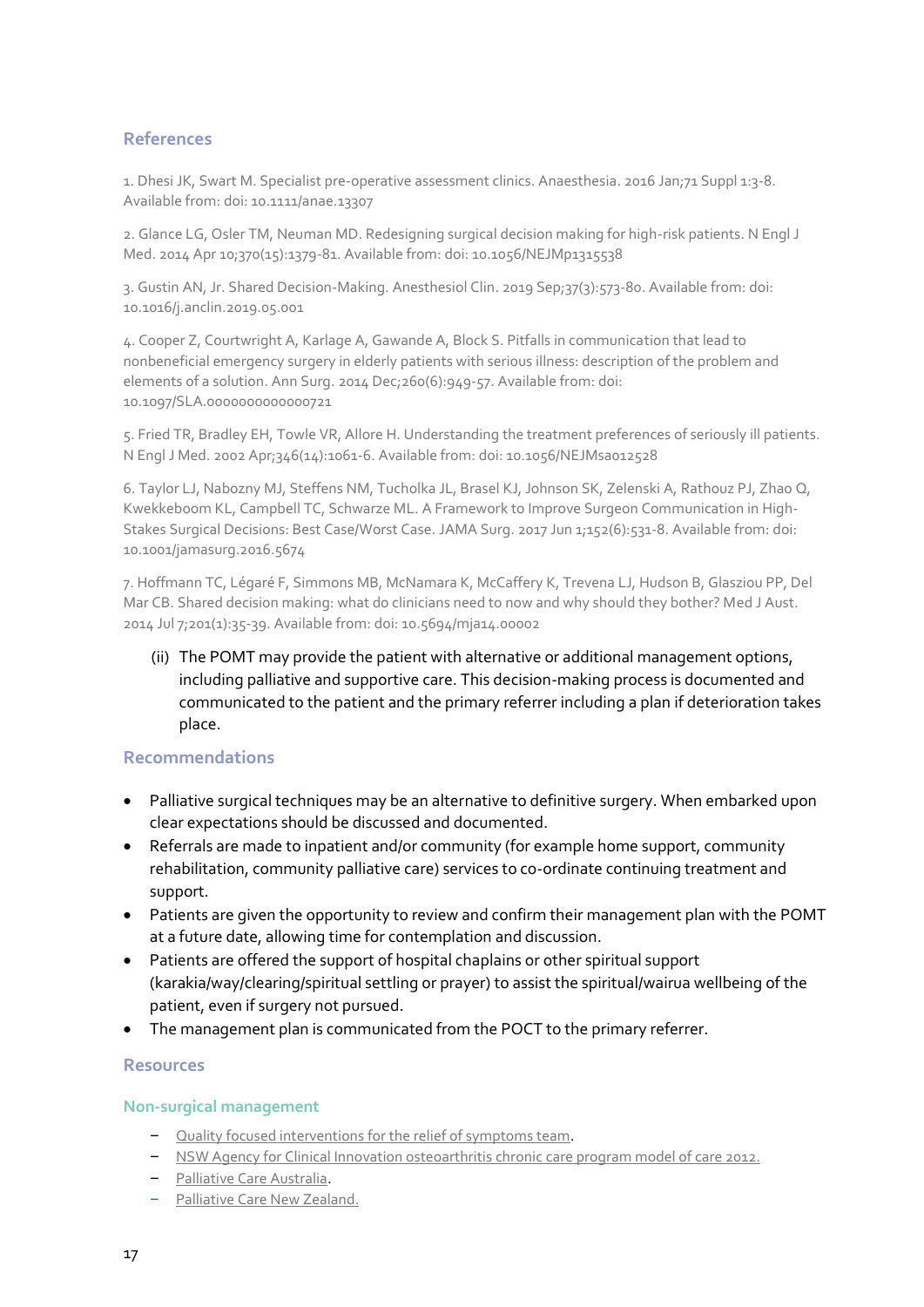- [My Aged Care Australia.](https://www.myagedcare.gov.au/)
- [Needs Assessment Service Coordination Association New Zealand.](https://www.nznasca.co.nz/)
- [Advance Care Planning Australia.](https://www.advancecareplanning.org.au/)
- [Advance Care Planning New Zealand.](https://www.hqsc.govt.nz/our-programmes/advance-care-planning/)

#### **3b) Decision to undertake surgery**

(i) The surgical team and patient decide collaboratively to pursue surgical intervention using a shared decision-making model. Shared decision-making prioritises the patient's goals with expert guidance by the POMT. The surgical team acknowledges the time needed to optimise a patient prior to surgery and this may require discussion with the POMT regarding timing of surgery.

# **Recommendations**

- The proposed surgical intervention is communicated to the patient using resources (written, verbal, and interpreters as needed) appropriate to their health literacy.
- Clear communication is established between the POMT, surgical team/proceduralist and the patient regarding the optimisation targets that are required and the booking date.
- The patient understands the decision-making process and ongoing plan.
- The date of surgery is communicated to the primary referrer.

# **4) Optimisation**

(i) The POMT aims to improve immediate and long-term morbidity and mortality by addressing modifiable patient risks in the context of the procedure and available resources.

- The POMT collaborates with the POCT and patient to achieve optimisation.
- Earliest possible referral to the POMT is essential to ensure sufficient time for optimisation. This is particularly critical for the high-risk patient having major surgery, to allow sufficient time to achieve maximal physical, physiological and psychological preparation.
- Optimisation should take an individualised bundled approach and involve comorbidity management alongside collaborative behavioural change and psychological, physiological and pharmacological preparation for surgery. These may include but are not limited to the following perioperative targets for assessment and optimisation:

| Cardiovascular disease               |
|--------------------------------------|
| Respiratory disease                  |
| Obstructive sleep apnoea             |
| <b>Diabetes</b>                      |
| Obesity and metabolic disease        |
| Anaemia                              |
| Frailty                              |
| Cognitive impairment                 |
| Medication rationalisation           |
| Smoking cessation                    |
| Alcohol and recreational drug use    |
| Nutrition                            |
| Psychology and readiness for surgery |
|                                      |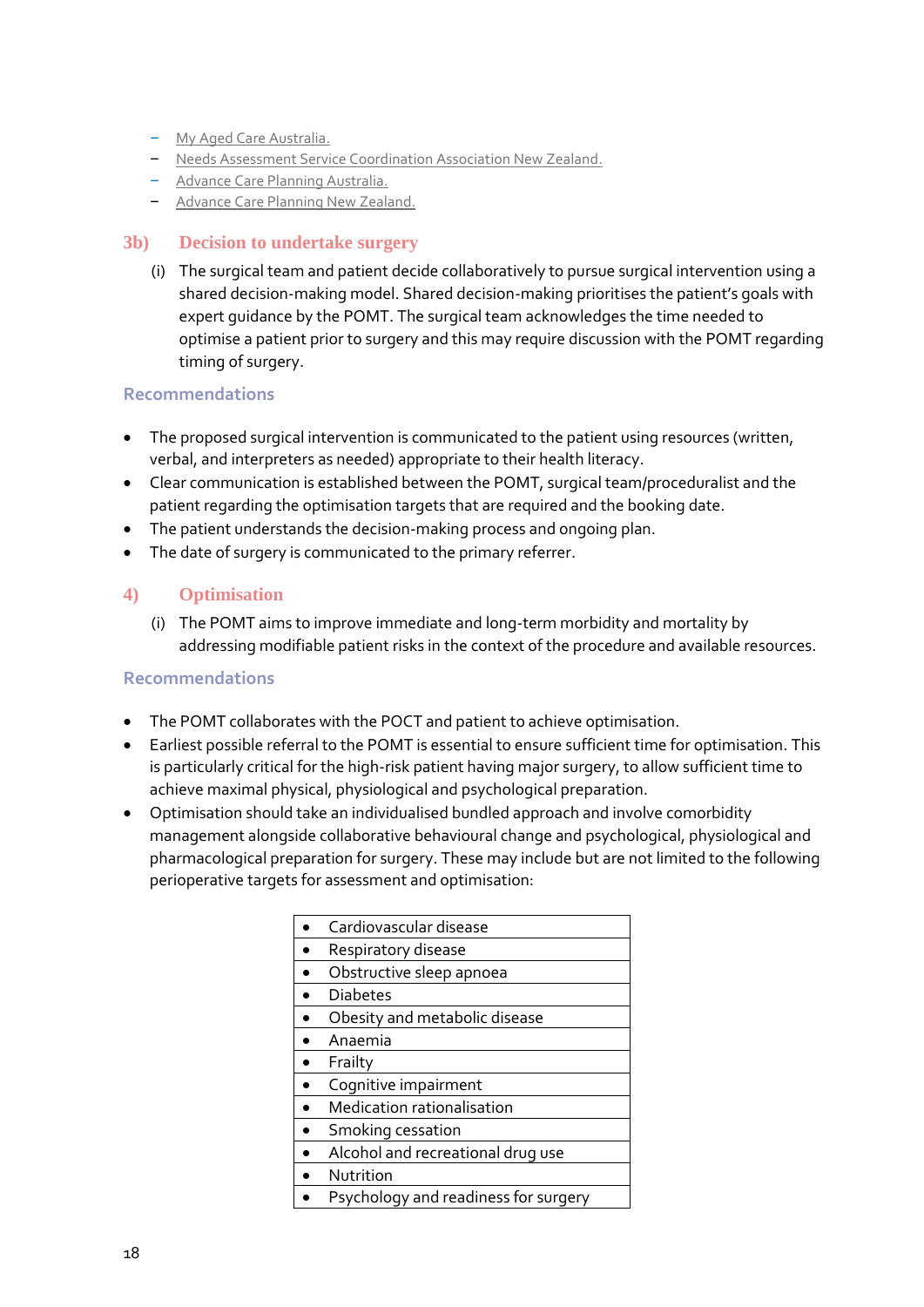| $\bullet$ | Exercise capacity           |
|-----------|-----------------------------|
|           | Respiratory muscle training |

- Early consideration of comprehensive geriatric assessment and management as a part of a perioperative work up in appropriate cases should be considered.
- Utilisation of available institutional and community resources should be targeted to those patients that would benefit most from optimisation and prehabilitation.
	- (ii) The POMT monitors and co-ordinates the pathway to surgery ensuring optimisation targets are met and unnecessary delays are avoided.

# **Recommendations**

- The POMT collaborates with the POCT and the patient to achieve optimisation targets, ideally without delaying surgery.
- The hospital where surgery will be provided should have a designated POCT leader/clinical coordinator and/or POMT lead that:
	- The patient and other members of the POCT can use as the point of contact to update patient progress and present queries or problems.
	- Monitors and co-ordinates a timely pathway to surgery for the patient, ensuring unnecessary delays or miscommunication between multidisciplinary providers are avoided.

#### **Resources**

- Prehabilitation [at Peter MacCallum, Melbourne.](https://www.petermac.org/services/treatment/prehabilitation)
- [NSW Agency for Clinical Innovation \(2016\).](https://www.aci.health.nsw.gov.au/__data/assets/pdf_file/0010/342685/The_Perioperative_Toolkit.pdf) *The Perioperative Toolkit.*
- RCoA UK (2019) "*[Fitter, better, sooner"](https://www.rcoa.ac.uk/patient-information/preparing-surgery-fitter-better-sooner).*
- Guy's and St Thomas' [perioperative medicine for older people undergoing surgery](https://www.guysandstthomas.nhs.uk/our-services/ageing-and-health/specialties/pops/overview.aspx) (POPs UK).
- [ANZCA policy document on smoking.](https://www.anzca.edu.au/patient-information/anaesthesia-information-for-patients-and-carers/anaesthesia-and-smoking)
- [Australian Diabetes Society perioperative guidelines.](https://diabetessociety.com.au/position-statements.asp)
- [National Blood Authority. Preoperative anaemia identification, assessment and management](https://www.blood.gov.au/system/files/documents/preoperative-anaemia-identification-assessment-and-management-case-study%20grey%20cover%20v4.pdf) case [study 2014.](https://www.blood.gov.au/system/files/documents/preoperative-anaemia-identification-assessment-and-management-case-study%20grey%20cover%20v4.pdf)
- [RCoA Centre for Perioperative Care \(June 2020\) Impact of perioperative care on healthcare resource](https://cpoc.org.uk/cpoc-publishes-major-evidence-review-impact-perioperative-care)  use – [rapid research review.](https://cpoc.org.uk/cpoc-publishes-major-evidence-review-impact-perioperative-care)

#### **References**

1. Grocott MPW, Plumb JOM, Edwards M, Fecher-Jones I, Levett DZH. Re-designing the pathway to surgery: better care and added value. Perioper Med (Lond). 2017 Jun 20;6:9. Available from: doi: 10.1186/s13741-017- 0065-4

2. Bollen-Pinto B, Chew M, Lurati Buse G, Walder B. The concept of peri-operative medicine to prevent major adverse events and improve outcome in surgical patients: A narrative review. Eur J Anaesthesiol. 2019 Dec;36(12): 889-903. Available from: doi: 10.1097/EJA.0000000000001067

3. Sheede-Bergdahl C, Mineella EM, Carli F. Multi-modal prehabilitation: addressing the why, when, what, how, who and where next? Anaesthesia. 2019 Jan; 74 Suppl. 1:20-26. Available from: doi: 10.1111/anae.14505

4. Schier R, Levett D, Riedel B. Prehabiltation: The next challenge for anaesthesia teams. Eur J Anaesthesiol. 2020 Apr;37(4): 259-62. Available from: doi: 10.1097/EJA.0000000000001167

5. Faithfull S, Turner L, Poole K, Joy M, Manders R, Weprin J, Winters-Stone K, Saxton J. Prehabilitation for adults diagnosed with cancer: a systematic review of long-term physical function, nutrition and patientreported outcomes. Eur J Cancer Care (Engl). 2019 Jul;28(4):e13023. Available from: doi: 10.1111/ecc.13023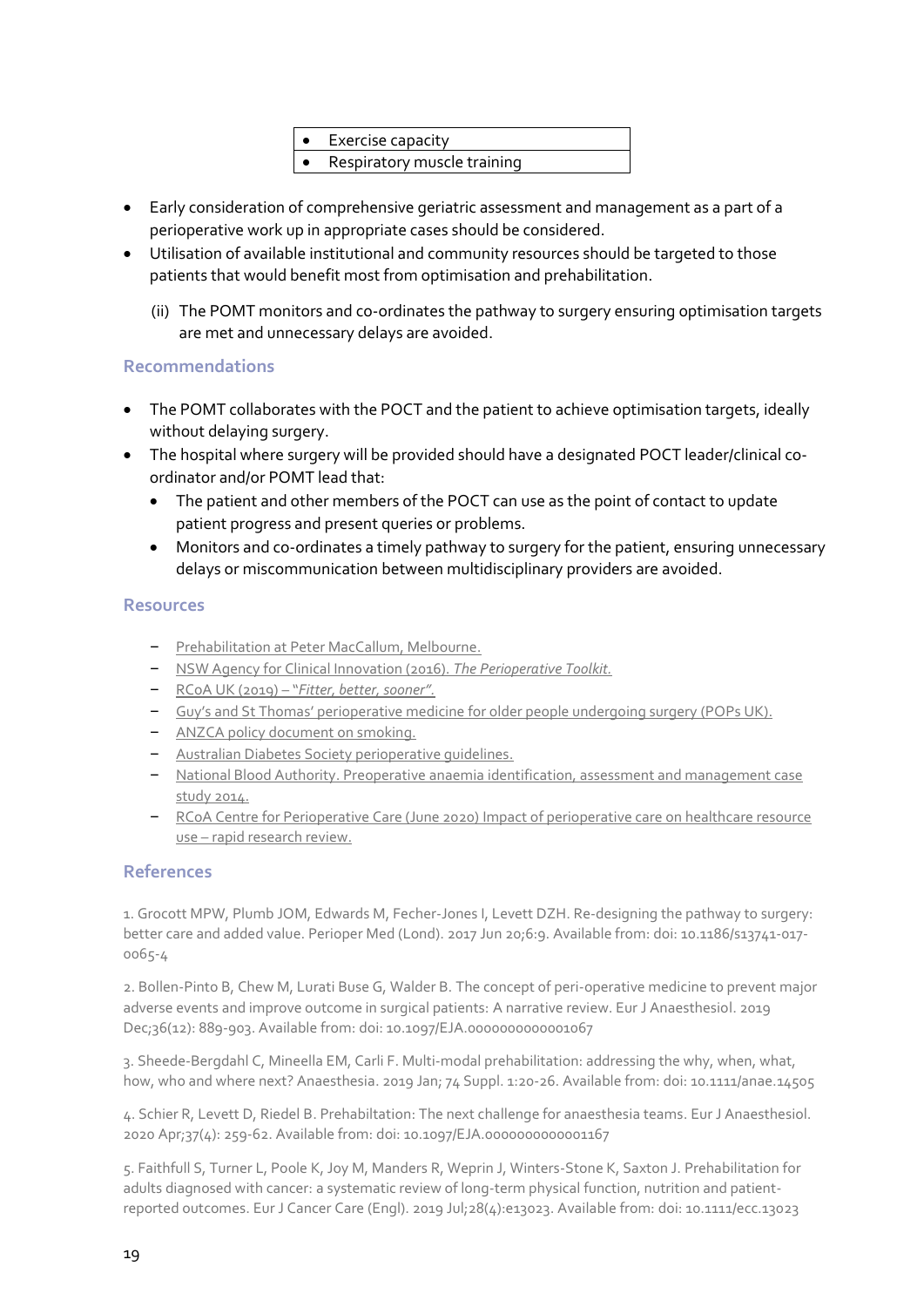6. Thomas G, Tahir MR, Bongers BC, Kallen VL, Slooter GD, van Meeteren NL. Prehabilitation before major intra-abdominal cancer surgery: a systematic review of randomised controlled trials. Eur J Anaesthesiol. 2019 Dec;36:933-45. Available from: doi: 10.1097/EJA.0000000000001030

7. Milder DA, Pillinger NL, Kam PCA.The role of prehabiliation in frail surgical patients: a systematic review. Acta Anaesthesiol Scand. 2018 Nov;62(10):1356-66. Available from: doi: 10.1111/aas.13239

8. Hughes MJ, Hackney RJ, Lamb PJ, Wigmore SJ, Christopher Deans DA, Skipworth RJE. Prehabilitation Before Major Abdominal Surgery: a Systematic Review and Meta-analysis[. World J Surg.](https://www.ncbi.nlm.nih.gov/pubmed/30788536) 2019 Jul;43(7):1661- 68. Available from: doi: 10.1007/s00268-019-04950-y

9. Boden I, Skinner EH, Browning L, Reeve J, Anderson L, Hill C, Robertson IK, Story D, Denehy L. Preoperative physiotherapy for the prevention of respiratory complications after upper abdominal surgery: pragmatic, double blinded, multicentre randomised controlled trial. BMJ. 2018 Jan 24;360:j5916. Available from: doi: 10.1136/bmj.j5916

10. Gillis C, Buhler K, Bresee L, Carli F, Gramlich L, Culos-Reed N, Sajobi TT, Fenton TR. Effects of nutritional prehabilitation, with and without exercise, on outcomes of patients who undergo colorectal surgery: A systematic review and meta-analysis. Gastroenterology. 2018 Aug;155(2):391-410.e4. Available from: doi: 10.1053/j.gastro.2018.05.012

11. Pham C, Gibb C, Field J, Gray J, Fitridge R, Marshall V, Karnon J. Managing high-risk surgical patients: modifiable comorbidities matter. ANZ J Surg. 2014 Dec;84(12):925-31. Available from: doi: 10.1111/ans.12726

12. Partridge JS, Harari D, Martin FC, Peacock JL, Bell R, Mohammed A, Dhesi JK. Randomized clinical trial of comprehensive geriatric assessment and optimization in vascular surgery[. Br J Surg.](https://www.ncbi.nlm.nih.gov/pubmed/28198997) 2017 May;104(6):679-687. Available from: doi: 10.1002/bjs.10459

13. De Hert S, Staender S, Fritsch G, Hinkelbein J, Afshari A, Bettelli G, Bock M, Chew MS, Coburn M, De Robertis E, Drinhaus H, Fedlheiser A, Geldner G, Lahner D, Macas A, Neuhaus C, Rauch S, Santos-Ampuero MA, Solca M, Tanha N, Traskaite V, Wagner G, Wappler F. Preoperative evaluation of adults undergoing elective non-cardiac surgery. Updated guideline from the European Society of Anaesthesiology. Eur J Anaesthesiol. 2018 Jun;35(6):407-65. Available from: doi: 10.1097/EJA.0000000000000817

14. Kristensen SD, Knuuti J, Saraste A, Anker S, Bøtker HE, Hert SD, Ford I, Gonzalez-Juanatey JR, Gorenek B, Heyndrickx GF, Hoeft A, Huber K, Iung B, Kjeldsen KP, Longrois D, Lüscher TF, Pierard L, Pocock S, Price S, Roffi M, Sirnes PA, Sousa-Uva M, Voudris V, Funck-Brentano C; Authors/Task Force Members.. 2014 ESC/ESA Guidelines on non-cardiac surgery: cardiovascular assessment and management. The Joint Task Force on noncardiac surgery: cardiovascular assessment and management of the European Society of Cardiology (ESC) and the European Society of Anaesthesiology (ESA). Eur Hear J. 2014 Sep;14;35(35):2383-431. Available from: doi: 10.1093/eurheartj/ehu282

15. Fleisher LA, Fleischmann KE, Auerbach AD, Barnason SA, Beckman JA, Bozkurt B, Davila-Roman VG, Gerhard-Herman MD, Holly TA, Kane GC, Marine JE, Nelson MR, Spencer CC, Thompson A, Ting HH, Uretsky BF, Wijeysundera DN. 2014 ACC/AHA Guideline on perioperative cardiovascular evaluation and management of patients undergoing noncardiac surgery: A report of the American College of Cardiology/American Heart Association Task Force on Practice Guidelines. Circulation. 2014 Dec 9;130(24):e278–e333. Available from: doi: 10.1161/CIR.0000000000000105

16. Cline KM, Clement V, Rock-Klotz J, Kash BA, Steel C, Miller TR. Improving the cost, safety and quality of perioperative care: A systematic review of the literature on implementation of the perioperative surgical home. J Clin Anesth. 2020 Aug;63:109760. Available from: doi: 10.1016/j.jclinane.2020.109760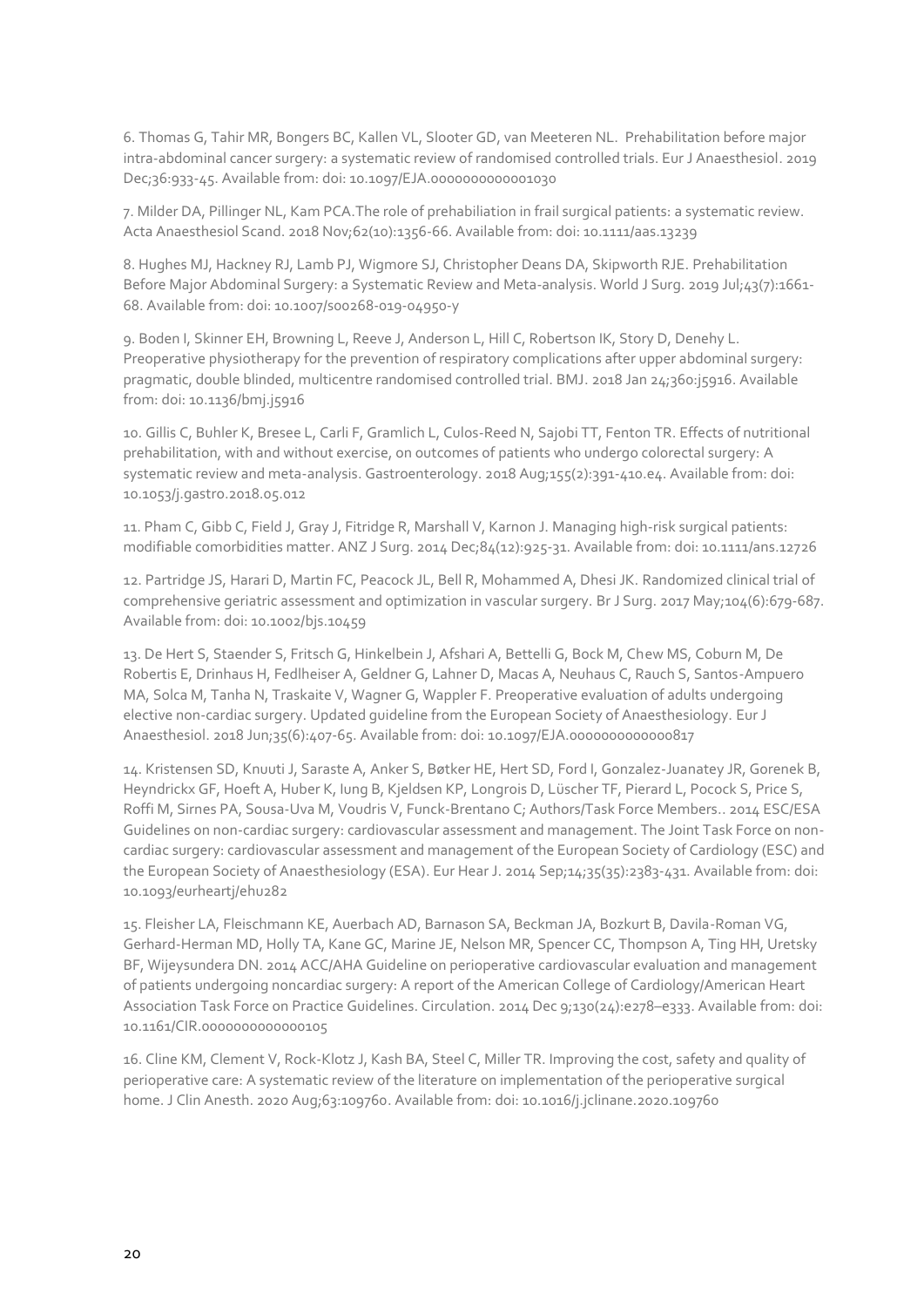# **5) Pre-procedure review**

(i) Prior to surgery, the anaesthetist and/or the proceduralist or their delegates provides specific information to prepare the patient for the day of surgery.

#### **Recommendations**

- Clearly identify high-risk patients.
- Ensure the facility is appropriate for the procedure.
- Ensure the patient is in optimal medical condition for the anaesthetic, procedure and recovery.

#### **Resources**

- [ANZCA guideline on pre-anaesthesia consultation and patient preparation.](https://www.anzca.edu.au/getattachment/d2c8053c-7e76-410e-93ce-3f9a56ffd881/PS07-Guideline-on-pre-anaesthesia-consultation-and-patient-preparation)
- [ANZCA Safety of Anaesthesia report 2012-2014.](https://www.anzca.edu.au/resources/incident-reporting-docs/safety-of-anaesthesia-(mortality)-reports/mortalityreport_2012-2014-(1))
- [ANZCA Safety of Anaesthesia report 2009](https://www.anzca.edu.au/resources/incident-reporting-docs/safety-of-anaesthesia-(mortality)-reports/safety-of-anaesthesia-report-2009-2011-(1))  2011.
- (ii) On the day of surgery, the procedural team reviews the patient's perioperative journey, confirms the procedure and that their postoperative destination is appropriate and available.

#### **Recommendations**

Proactive communication regarding surgical, anaesthetic and nursing concerns.

#### **Resources**

- [WHO Surgical Safety Checklist.](https://www.who.int/patientsafety/safesurgery/checklist/en/)
- [National Safety and Quality Health Service Standards: Guide for Day Procedure Services.](https://www.safetyandquality.gov.au/sites/default/files/migrated/National-Safety-and-Quality-Health-Service-Guide-for-Day-Procedure-Services.pdf)

#### **6) Intraoperative care**

(i) The anaesthetist and proceduralist are responsible for ensuring appropriate staff, roles, responsibilities, procedural goals, facilities, anticipated complications and contingency plans have been identified and communicated to the intraoperative team.

- Policies and procedures consistent with evidenced-based guidelines:
	- Anaesthetic and surgical practice in keeping with ANZCA and RACS policies and guidelines are to be used as the standard of care. Aspects of intraoperative care that have been shown to improve outcome include:

|  | Pain minimisation strategies |
|--|------------------------------|
|  |                              |

- Postoperative nausea and vomiting strategies
- Blood loss conservation
- Prevention of hypothermia, acidosis and coagulopathy
- Attention to glycaemic control
- Pre-emptive management of physiological deterioration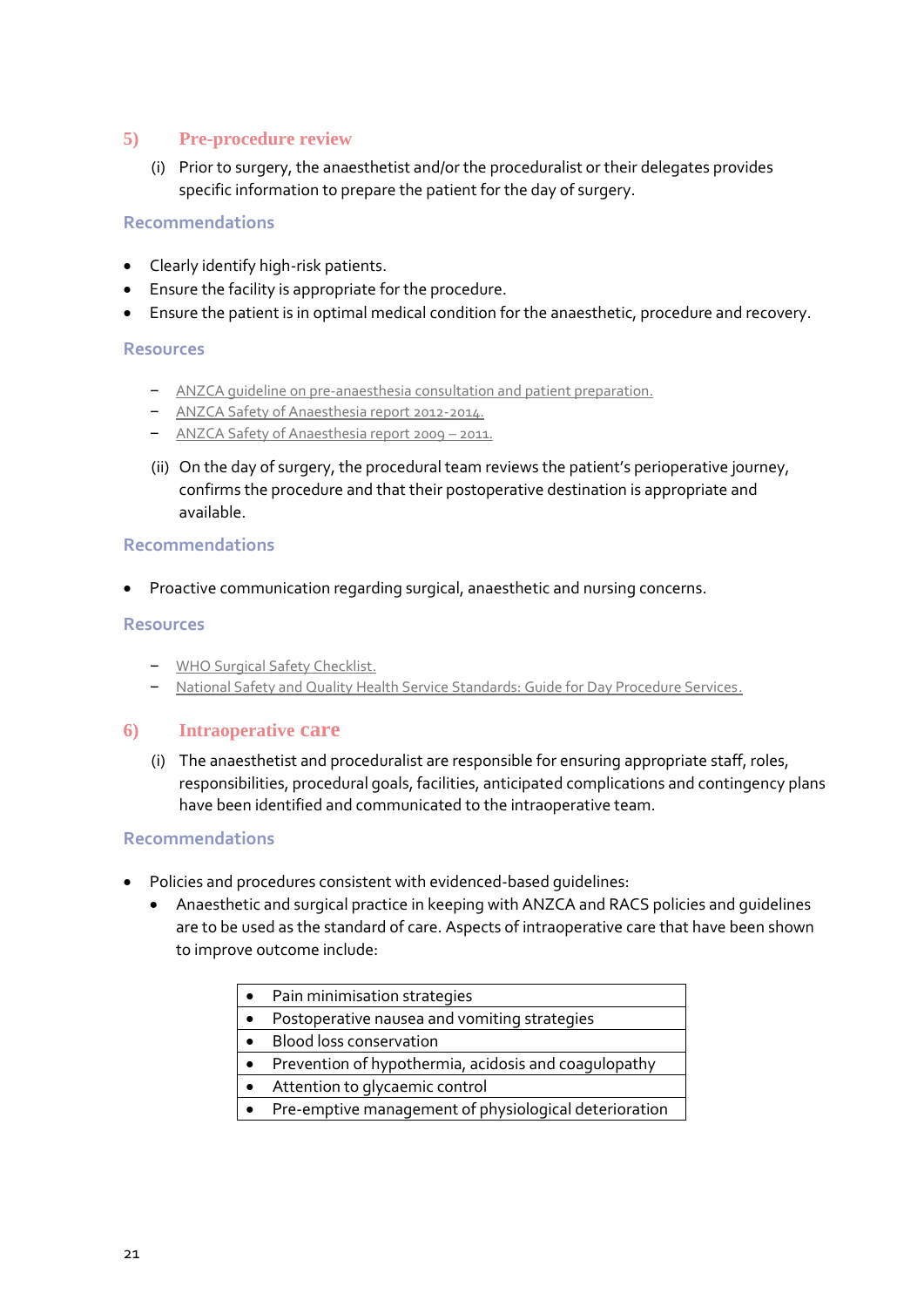- Theatre and human resource management:
	- Operating theatre team time out and preoperative huddle and surgical safety checklist. [1, 2]
	- Timing surgery to support safe intra and postoperative care and optimal team performance.  $[5, 6]$
	- The appropriate staffing of consultant specialists for appropriate and high-risk procedures.
	- Health facilities resourced for advanced recovery room care/extended stay recovery if no critical care bed available.
	- Proactive handover to ward-based medical officers regarding procedure, anaesthetic and risk of postoperative complications for patients transitioning to the ward postoperatively.

- [WHO Surgical Safety Checklist.](https://www.who.int/patientsafety/safesurgery/checklist/en/)
- [ACORN Standards for Perioperative Nursing in Australia.](https://www.acorn.org.au/standards)
- [RCoA Perioperative Medicine pathway.](https://www.rcoa.ac.uk/sites/default/files/documents/2019-08/Perioperative%20Medicine%20-%20The%20Pathway%20to%20Better%20Care.pdf)

#### **References**

1. Haynes AB, Weiser TG, Berry WR, Lipsitz SR, Breizat AH, Dellinger EP, Herbosa T, Joseph S, Kibatala PL, Lapitan MC, Merry AF, Moorthy K, Reznick RK, Taylor B, Gawande AA; Safe Surgery Saves Lives Study Group. . A surgical safety checklist to reduce morbidity and mortality in a global population. N Engl J Med. 2009 Jan 29;360(5):491–9. Available from: doi: 10.1056/NEJMsa0810119

2. de Vries EN, Prins HA, Crolla RM, den Outer AJ, van Andel G, van Helden SH, Schlack WS, van Putten MA, Gouma DJ, Dijkgraaf MG, Smorengburg SM, Boermeester MA; SURPASS Collaborative Group. Effect of a comprehensive surgical safety system on patient outcomes. N Engl J Med. 2010 Nov 11;363(20): 1928-37. Available from: doi: 10.1056/NEJMsa0911535

3. Myles PS, Bellomo R, Corcoran T, Forbes A, Peyton P, Story D, Christophi C, Leslie K, McGuinness S, Parke R, Serpell J, Chan MTV, Painter T, McCluskey S, Minto G, Wallace S; Australian and New Zealand College of Anaesthetists Clinical Trial Network and the Australian and New Zealand Intensive Care Society Clinical Trials Group. Restrictive versus liberal fluid therapy for major abdominal surgery. N Engl J Med. 2018 Jun 14;378(24):2263–74. Available from: doi: 10.1056/NEJMoa1801601

4. Pearse RM, Harrison DA, MacDonald N, Gillies MA, Blunt M, Ackland G, Grocott MP, Ahern A, Griggs K, Scott R, Hinds C, Rowan K; OPTIMISE Study Group. Effect of a perioperative, cardiac output-guided hemodynamic therapy algorithm on outcomes following major gastrointestinal surgery: A randomized clinical trial and systematic review. JAMA. 2014 Jun 4;311(21):2181–90. Available from: doi: 10.1001/jama.2014.5305

5. Morgan DJ, Ho KM, Kolybaba ML, Ong YJ; ANZICS Centre for Outcome and Resource Evaluation. Adverse outcomes after planned surgery with anticipated intensive care admission in out-of-office-hours time periods: A multicentre cohort study. Br J Anaesth. 2018 Jun;120(6):1420-8. Available from: doi: 10.1016/j.bja.2018.02.063

6. Whitlock EL, Feiner JR, Chen LL. Perioperative Mortality, 2010 to 2014: A Retrospective Cohort Study Using the National Anesthesia Clinical Outcomes Registry. Anesthesiology. 2015 Dec;123(6):1312-21. Available from: doi: 10.1097/ALN.0000000000000882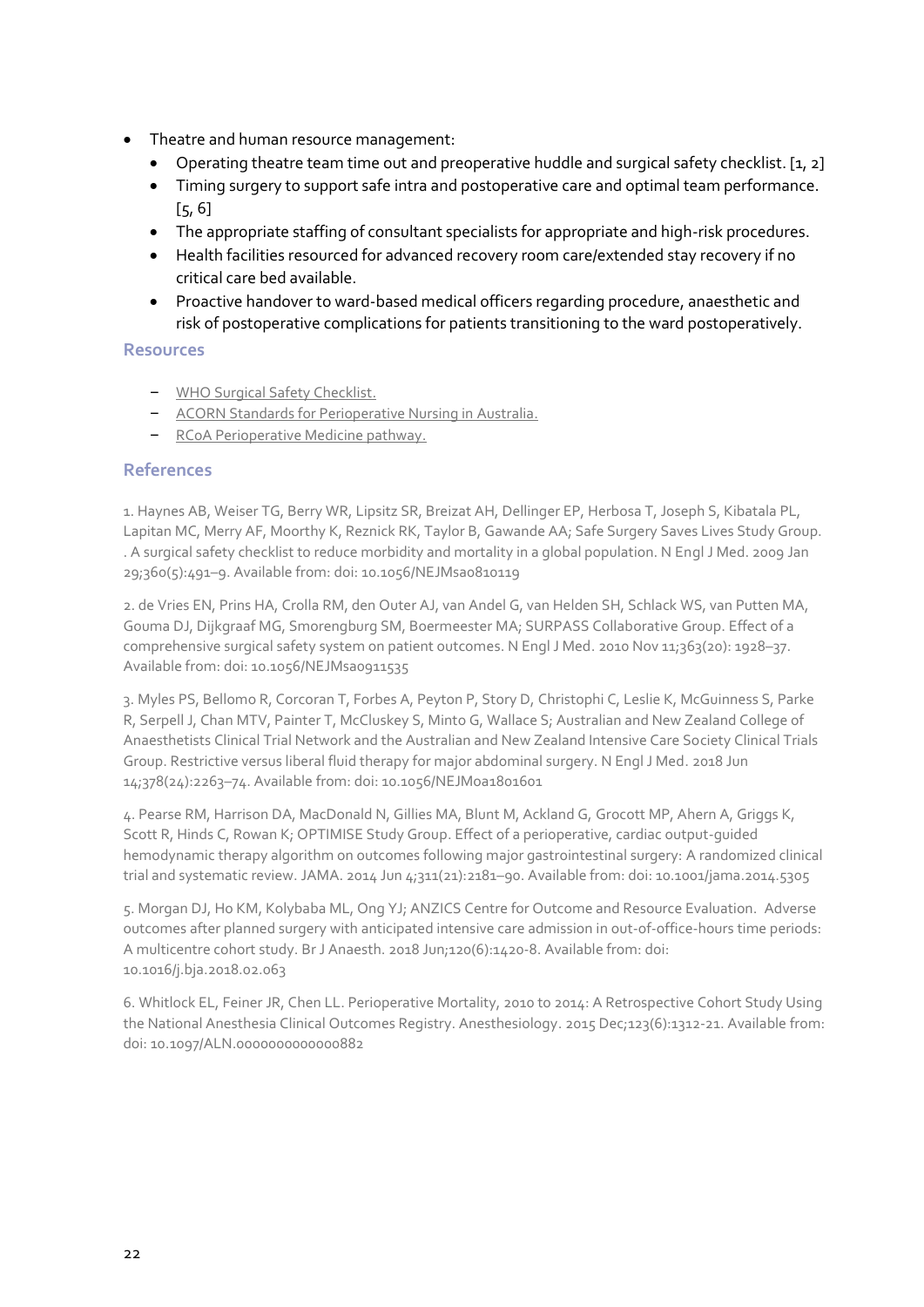# **7) Post-procedure disposition and care**

(i) The anaesthetist, proceduralist and when required intensivist determine the immediate management after the procedure based on patient risk assessment, intraoperative and institutional factors.

# **Recommendations**

- Use of surgical safety check list to discuss appropriate postoperative disposition.
- Handover from the surgeon/proceduralist and anaesthetist to ward based POMT and intensivist care is to be encouraged.
- Patient risk is reassessed following surgery to determine the most appropriate level of physiological monitoring.
- Appropriate staffing and defined clinical processes are matched to anticipated clinical risks and needs. Planning should specifically address:
	- Staffing: numbers and skill mix, both current and available.
	- Clinical guidelines and procedures to cover the specific clinical needs identified (for example types of surgery being performed and common emergencies).
- Appropriate postoperative resources required for recovery and the management of complications should be thought of prior to surgery (such as pre-arranged access to further specialist care or units within the institution).
- Planned duration of care should be matched to anticipated clinical need to ensure recovery room capacity is sufficient.
- Defined processes and escalation pathways that promptly identify criteria-based patient deterioration.
- Legal requirements for recovery room facilities may be defined for different jurisdictions, such as in the relevant Health Act, or equivalent. These may include the physical and operational requirements under specific circumstances.

# **Resources**

# **Sedation guidelines**

- ANZCA guidelines on sedation and/or analgesia [for diagnostic and interventional medical, dental or](https://www.anzca.edu.au/safety-advocacy/standards-of-practice/policies,-statements,-and-guidelines)  [surgical procedures.](https://www.anzca.edu.au/safety-advocacy/standards-of-practice/policies,-statements,-and-guidelines)
- [Joint position statement on office-based procedures in Australia \(RACS, ANZCA, ASPS 2018\).](https://www.surgeons.org/about-racs/position-papers/office-based-procedures-in-australia-2018)
- [Sedation licencing: No 23 of 2016 assented to 2.6.2016. South Australia Health Care \(Miscellaneous\)](https://www.legislation.sa.gov.au/LZ/V/A/2016/HEALTH%20CARE%20(MISCELLANEOUS)%20AMENDMENT%20ACT%202016_23/2016.23.UN.PDF)  [Amendment Act 2016. An Act to amend the Health Care Act 2008.](https://www.legislation.sa.gov.au/LZ/V/A/2016/HEALTH%20CARE%20(MISCELLANEOUS)%20AMENDMENT%20ACT%202016_23/2016.23.UN.PDF)

#### **Recovery room**

- [ANZCA statement on the post-anaesthesia care unit.](https://www.anzca.edu.au/safety-advocacy/standards-of-practice/policies,-statements,-and-guidelines)
- [RCoA Guidelines for the Provision of Anaesthesia Services \(GPAS\) Chapter 4 Guidelines for the](https://www.rcoa.ac.uk/gpas/chapter-4)  [Provision of Postoperative Care 2019.](https://www.rcoa.ac.uk/gpas/chapter-4)
- [Australasian Clinical Indicator Report Edition 2010-2017: Anaesthesia and Perioperative care, page 29.](https://www.achs.org.au/getmedia/6373fa55-fc61-43a6-887a-d7deb7ed6898/acir_2010-2017_19th.pdf)
- [Safety and quality consensus statement on clinical deterioration 2017.](https://www.safetyandquality.gov.au/sites/default/files/migrated/National-Consensus-Statement-clinical-deterioration_2017.pdf)
- [Electronic observation charts: Between the flags.](http://www.cec.health.nsw.gov.au/__data/assets/pdf_file/0011/258149/08_Fact-Sheet-Between-The-Flags-Enhancements-2016.pdf)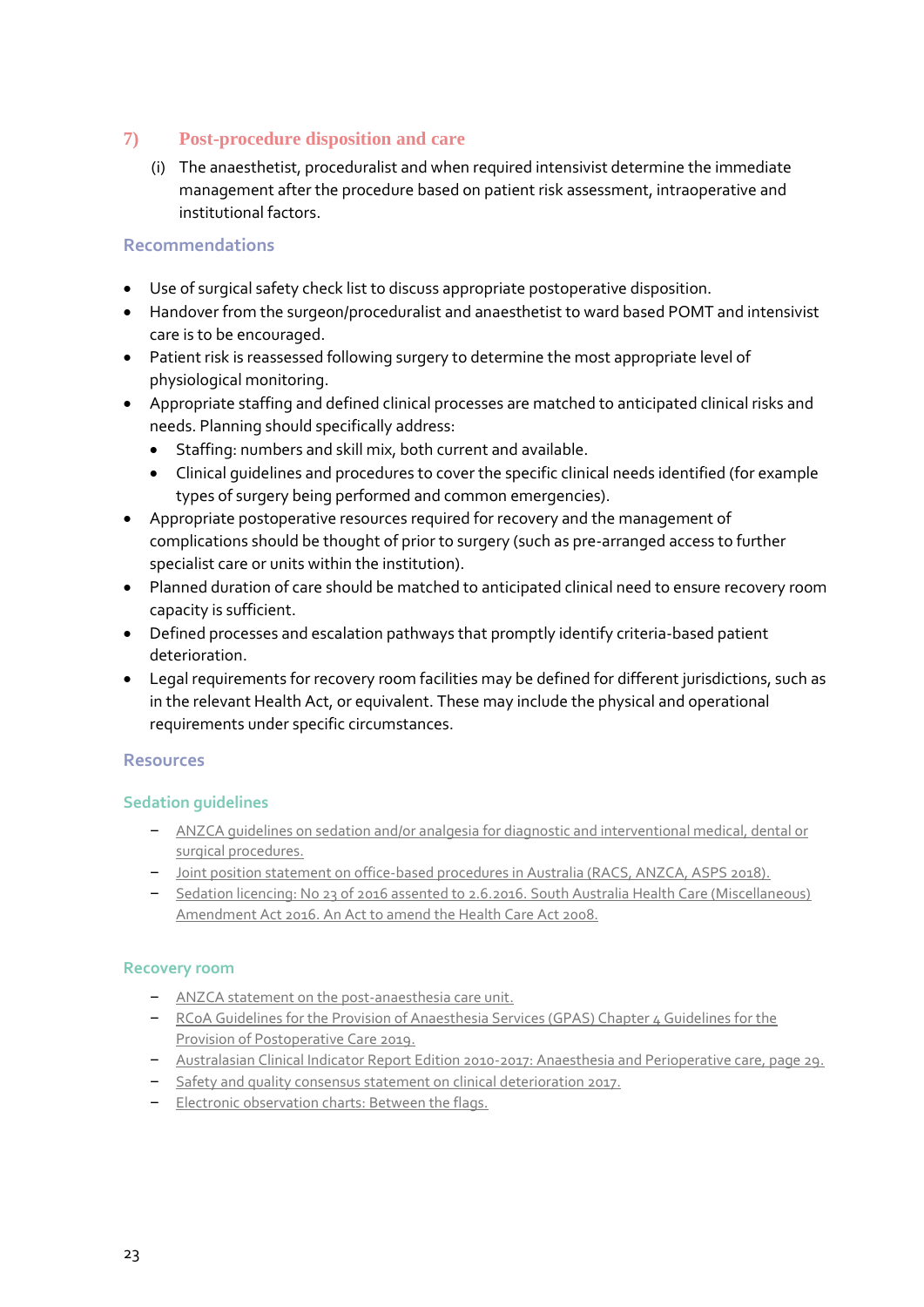# **References**

1. Chen J, Ou L, Hillman K, Flabouris A, Bellomo R, Hollis SJ, Assareh H. The impact of implementing a rapid response system: a comparison of cardiopulmonary arrests and mortality among four teaching hospitals in Australia. Resuscitation. 2014 Sep;85(9):1275-81. Available from: doi: 10.1016/j.resuscitation.2014.06.003

(ii) Appropriate handover occurs to the relevant team members who may have ongoing input in the postoperative period.

### **Recommendations**

- Formal admission with medical and nursing handover occurs using a structured approach. This includes:
	- Pre-determined anticipated early postoperative risks.
	- **•** Specific clinical needs.
	- Post-recovery room destination.
- Identification and handover of the intended destination after recovery room care is defined preoperatively (and refined intraoperatively, as needed) and communicated at handover to recovery room staff.

#### **Resources**

– [Safety and quality clinical handover.](https://www.safetyandquality.gov.au/our-work/communicating-safety/clinical-handover/ossie-guide-clinical-handover-improvement)

#### **8) Safe recovery**

(i) The POMT collaborates with the surgical team and other POCT members to prevent, anticipate, detect and respond to clinical deterioration, pain and complications in the postoperative period.

- The POMT prioritises patients for regular post-operative review in collaboration with the surgical team.
- There are systems to identify high-risk patients requiring advanced monitoring in a higher care unit (for example advanced/extended stay recovery, close observation units, high dependency care and intensive care unit).
- There are systems to recognise and respond to clinical deterioration in all patients managed in an inpatient setting. [1]
- There are systems for screening, diagnosing, preventing and managing delirium in high-risk postoperative patients.
- There are systems to support prescribing and monitoring of safe and effective multimodal analgesia for postoperative inpatients.
- Ward co-management by a general physician or geriatrician is considered in high-risk patient groups (for example hip fracture, vascular surgery, emergency surgery). [2, 3]
- Clear verbal and written instructions about pain management, follow-up and potential complications are provided for patients at low risk who are not admitted to a clinical setting postoperatively (day case procedures). [4]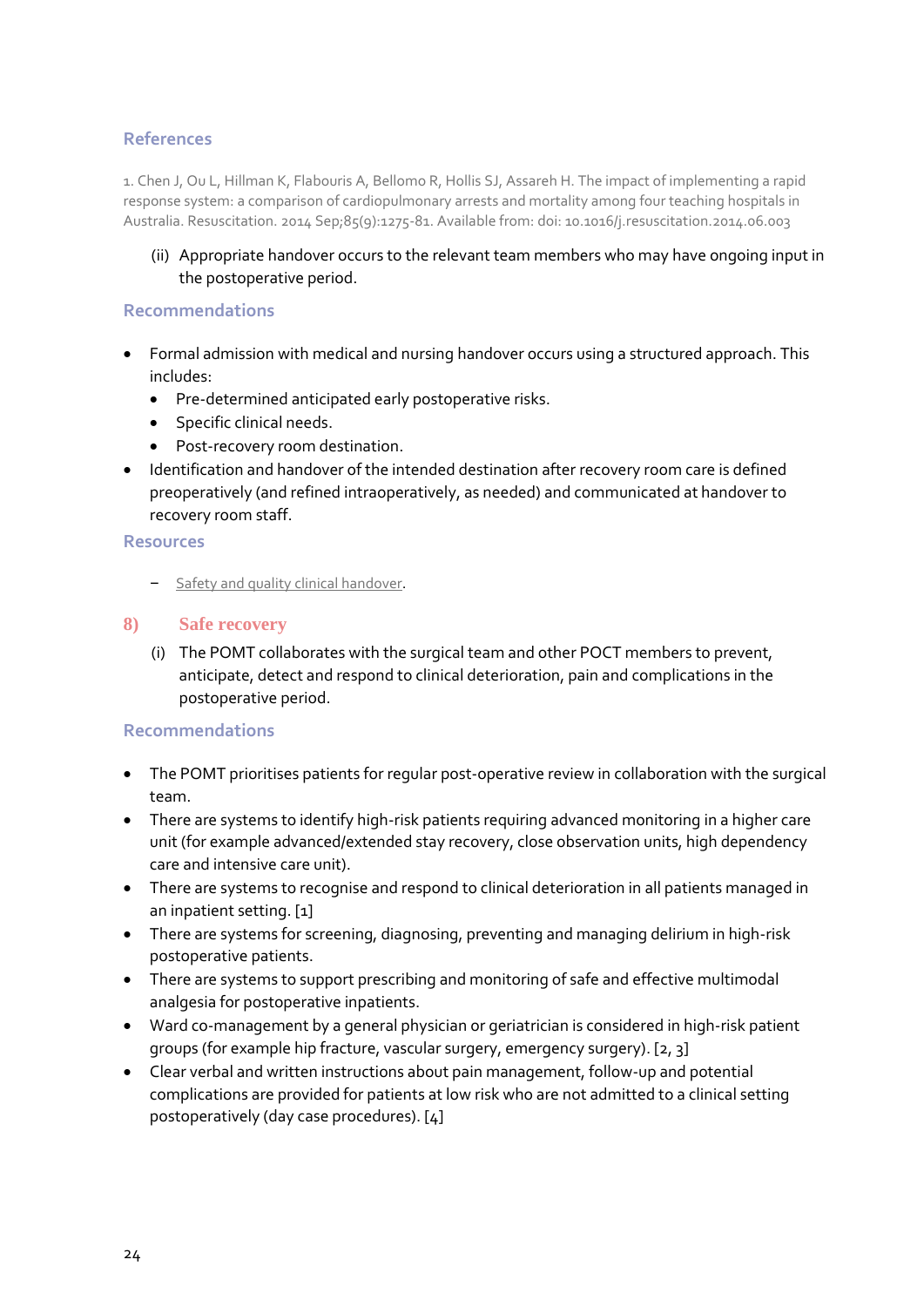- [ANZCA statement on the post-anaesthesia care unit.](https://www.anzca.edu.au/safety-advocacy/standards-of-practice/policies,-statements,-and-guidelines)
- [Safety and quality recognition and management of the deteriorating patient.](https://www.safetyandquality.gov.au/standards/nsqhs-standards/recognising-and-responding-acute-deterioration-standard/detecting-and-recognising-acute-deterioration-and-escalating-care)
- [Postoperative analgesia.](https://esraeurope.org/prospect/)
- [Enhanced Recovery After Surgery \(ERAS\) society.](https://erassociety.org/)
- [Example of Postoperative Model of Care in Older Patients \(POPS\) UK.](https://www.guysandstthomas.nhs.uk/our-services/ageing-and-health/specialties/pops/overview.aspx)
- [ACS/NSQIP/AGS optimal perioperative management of the geriatric patient.](https://www.facs.org/~/media/files/quality%20programs/geriatric/acs%20nsqip%20geriatric%202016%20guidelines.ashx)
- [Hospital elder life program.](https://help.agscocare.org/)
- [4AT rapid clinical test for delirium.](https://www.the4at.com/)
- [Australian delirium clinical care standards.](https://www.safetyandquality.gov.au/our-work/clinical-care-standards/delirium-clinical-care-standard)

#### **References**

1. Australian Commission on Safety and Quality in Health Care. National consensus statement: essential elements for recognising and responding to acute physiological deterioration (2nd edition). Sydney: Australian Commission on Safety and Quality in Health Care;2017. Available from:

[https://www.safetyandquality.gov.au/our-work/recognising-and-responding-deterioration/recognising-and](https://www.safetyandquality.gov.au/our-work/recognising-and-responding-deterioration/recognising-and-responding-physiological-deterioration/national-consensus-statement-essential-elements-recognising-and-responding-acute-physiological-deterioration)[responding-physiological-deterioration/national-consensus-statement-essential-elements-recognising-and](https://www.safetyandquality.gov.au/our-work/recognising-and-responding-deterioration/recognising-and-responding-physiological-deterioration/national-consensus-statement-essential-elements-recognising-and-responding-acute-physiological-deterioration)[responding-acute-physiological-deterioration](https://www.safetyandquality.gov.au/our-work/recognising-and-responding-deterioration/recognising-and-responding-physiological-deterioration/national-consensus-statement-essential-elements-recognising-and-responding-acute-physiological-deterioration)

2. Shaw M, Pelecanos A, Mudge AM. Evaluation of internal medicine physician or multidisciplinary team comanagement of surgical patients and clinical outcomes: a systematic review and meta-analysis. JAMA Netw Open. 2020 May 1:3(5);e204088. Available from: doi: 10.1001/jamanetworkopen.2020.4088

3. Van Grootven B, Flamaing J, Dierck de Casterlé B, Fagard K, Herregods MC, Hornikx M, Laenen A, Meuris B, Rex S, Tournoy J, Milisen K, Deschodt M. Effectiveness of in-hospital geriatric co-management: a systematic review and meta-analysis. Age Ageing. 2017 Nov 1:46(6):903-10. Available from: doi: 10.1093/ageing/afx051

4. Mitchell M. Literature review: Home recovery following day surgery. Cir May Amb. 2013 Jan;18(4): 158-74 Available from: http://www.asecma.org/Documentos/Articulos/04\_18\_4\_OR\_Mitchell\_1.pdf

(ii) The POMT supports multidisciplinary discharge planning and early functional rehabilitation to reduce patient complications and improve short and long-term outcomes. Additional restorative care services (in hospital or the community) are accessible for patients who require them.

- Early graded mobility is encouraged and supported in all patients unless there are direct contraindications.
- Oral nutrition and hydration commence as soon as possible.
- Co-ordinated multidisciplinary discharge planning including patient-specific discharge education is commenced early in the admission to reduce readmissions. [1]
- The POMT considers referral for restorative care for patients who have had a decline in their function and/or cognition postoperatively. This can occur as an inpatient or an outpatient.
- Restorative care includes rehabilitation, geriatric evaluation and management (GEM) and, in Australia, commonwealth-funded transition care program. Access and selection of the appropriate restorative care will depend on patient needs and preferences as well as local factors.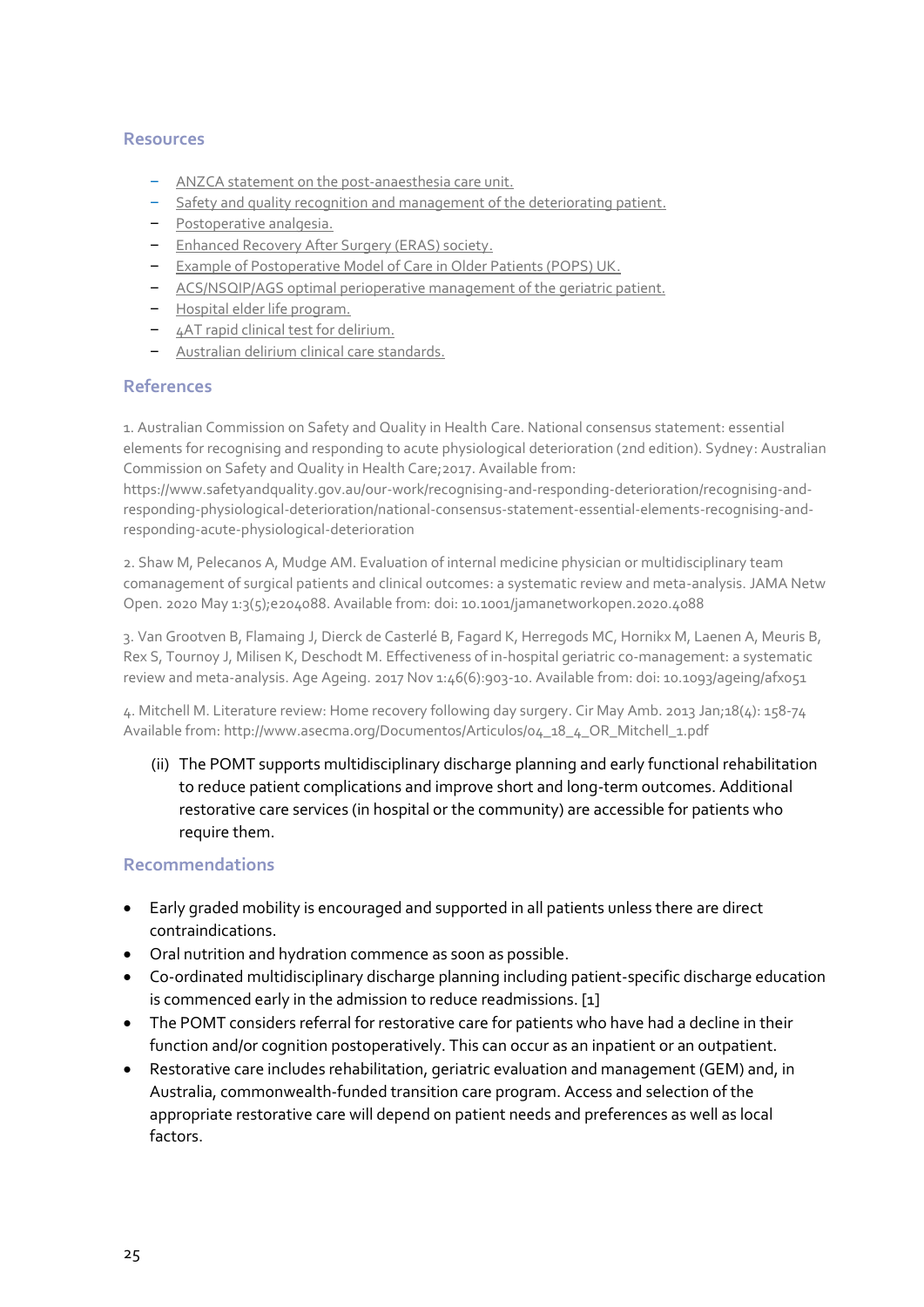- [Geriatric evaluation and management.](https://www.ihpa.gov.au/what-we-do/geriatric-evaluation-and-management-gem)
- [Transition care programme.](https://www.health.gov.au/initiatives-and-programs/transition-care-programme)
- [Enhanced Recovery After Surgery \(ERAS\) society.](https://erassociety.org/)

#### **References**

1. Jones CE, Hollis RH, Wahl TS, Oriel BS, Itani KM, Morris MS, Hawn MT. Transitional care interventions and hospital readmissions in surgical populations: A systematic review. Am J Surg. 2016 Aug;212(2):327-35. Available from: doi: 10.1016/j.amjsurg.2016.04.004

# **9) Primary referrer/care and follow up**

(i) Timely and accurate handover includes a comprehensive medical plan which considers the patient's physical, social and functional needs, including their ability to access primary, secondary and tertiary level care.

- Patients are assessed for readiness to return to the care of the primary care provider (PCP) with consideration of the patient's own goals of care.
- There is clear agreement between the surgical and the POMT about their responsibilities for contributing to handover to the PCP.
- An accurate verbal and/or written handover between the hospital and PCP occurs in a timely manner particularly when the PCP is required to follow up the discharged patient.
- Clear pathways exist for two-way communication between the hospital and PCP, including a contact phone number to access the most appropriate clinician in the hospital should a complication arise. Some services may have the capacity to provide a GP Liaison service.
- Clear pathways exist to allow a patient to be returned to the care of the POCT if required.
- Effective communication at discharge includes written advice provided to patients in appropriate and accessible language. This includes:
	- Diagnosis and procedure.
	- Ongoing analgesic plans, including a plan for postoperative opioid weaning.
	- Ongoing instrumentation and drainage.
	- Rehabilitation needs and plans.
	- Planned support services.
	- Medication changes and supply.
	- Complications to anticipate.
	- How to access help if concerned (PCP or POCT).
	- Follow-up appointments.
- Consent is obtained from patients regarding the sharing of their health record or information with other health care providers including the PCP.
- Requirements for follow-up by a hospital clinician and/or PCP is clearly communicated to the patient. If appropriate, an appointment is arranged, and the details given to the patient.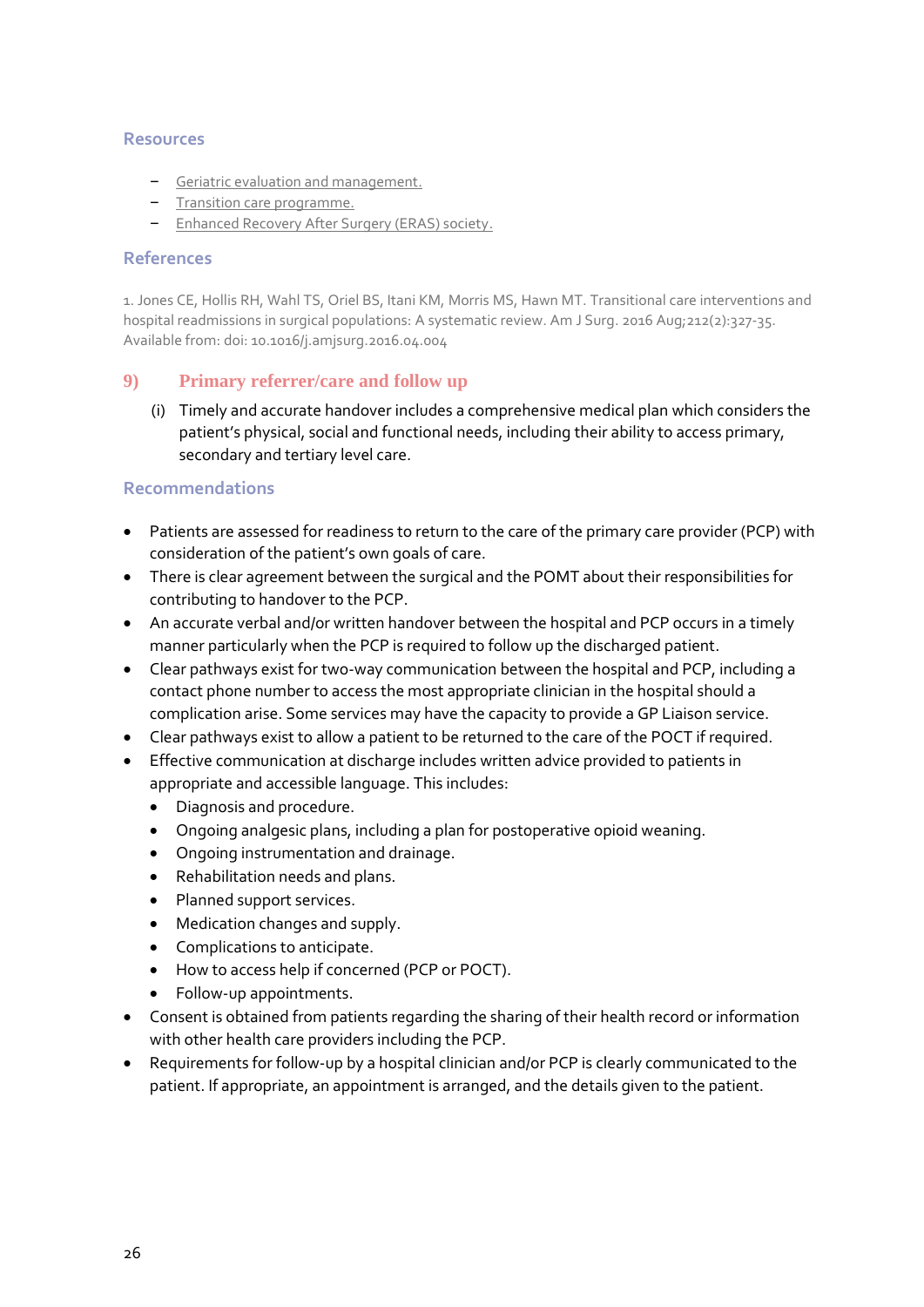#### **Postoperative analgesia**

- [The Lancet postoperative pain management and opioids series.](https://www.thelancet.com/series/Postoperative-pain-management-and-opioids)
- [Choosing Wisely Using Opioids Safely After Surgery 2017.](http://www.choosingwisely.org/patient-resources/using-opioids-safely-after-surgery/)

#### **References**

1. Kripalani S, LeFevre F, Phillips CO, Williams MV, Basaviah P, Baker DW. Deficits in communication and information transfer between hospital-based and primary care physicians: implications for patient safety and continuity of care. JAMA. 2007 Feb 28;297(8):831-41. Available from: doi: 10.1001/jama.297.8.831

2. Hah JM, Bateman BT, Ratliff J, Curtin C, Sun E. Chronic opioid use after surgery: Implications for perioperative management in the face of the opioid epidemic. Anesth Analg. 2017 Nov;125(5):1733–40. Available from: doi: 10.1213/ANE.0000000000002458

3. Postoperative pain management and opioids. The Lancet series 2019. Available from: <https://www.thelancet.com/series/Postoperative-pain-management-and-opioids>

4. Schug SA, Palmer GM, Scott DA, Alcock M, Halliwell R, Mott JF; APM:SE Working Group of the Australian and New Zealand College of Anaesthetists and Faculty of Pain Medicine (2020), Acute Pain Management: Scientific Evidence (5th edition), ANZCA & FPM, Melbourne. Available from: <https://www.anzca.edu.au/news/top-news/apsme5>

(ii) The discharge plan is communicated to the patient, the primary referrer and their primary care team, and includes a clear point of contact for addressing concerns, complications or side-effects.

# **Recommendations**

#### **Prior to discharge**

- The POMT liaises early (preferably in the preoperative setting) with community care providers for patients with pre-existing services to assist them in proactively planning for changes in care needs postoperatively.
- Prior to discharge the patient's physical, functional and cognitive condition and care needs are assessed, and consideration given to additional services required to ensure a safe and supported transition.
- Prior to handover, the POMT reconciles the prescribed medication regimen, particularly highrisk medications.

# **Discharge from hospital and handover to primary care**

- Patients are involved in their discharge and handover.
- Handover is undertaken by clinical staff with sufficient experience and direct involvement in the care of the patient to ensure all key information is included.
- The preferred method of communication will depend on the individual patient's context and assessed risk. This may be by phone, email, letter, to a shared electronic health record, or any combination of these.
- When the care of a patient is handed over, there is clearly designated responsibility for follow-up of any outstanding test result or treatment.
- The handover highlights any aspects of the patient's care that requires follow up. This requires clarity about whether, when and why the patient should be seen again by the POMT and when to be seen by the PCP.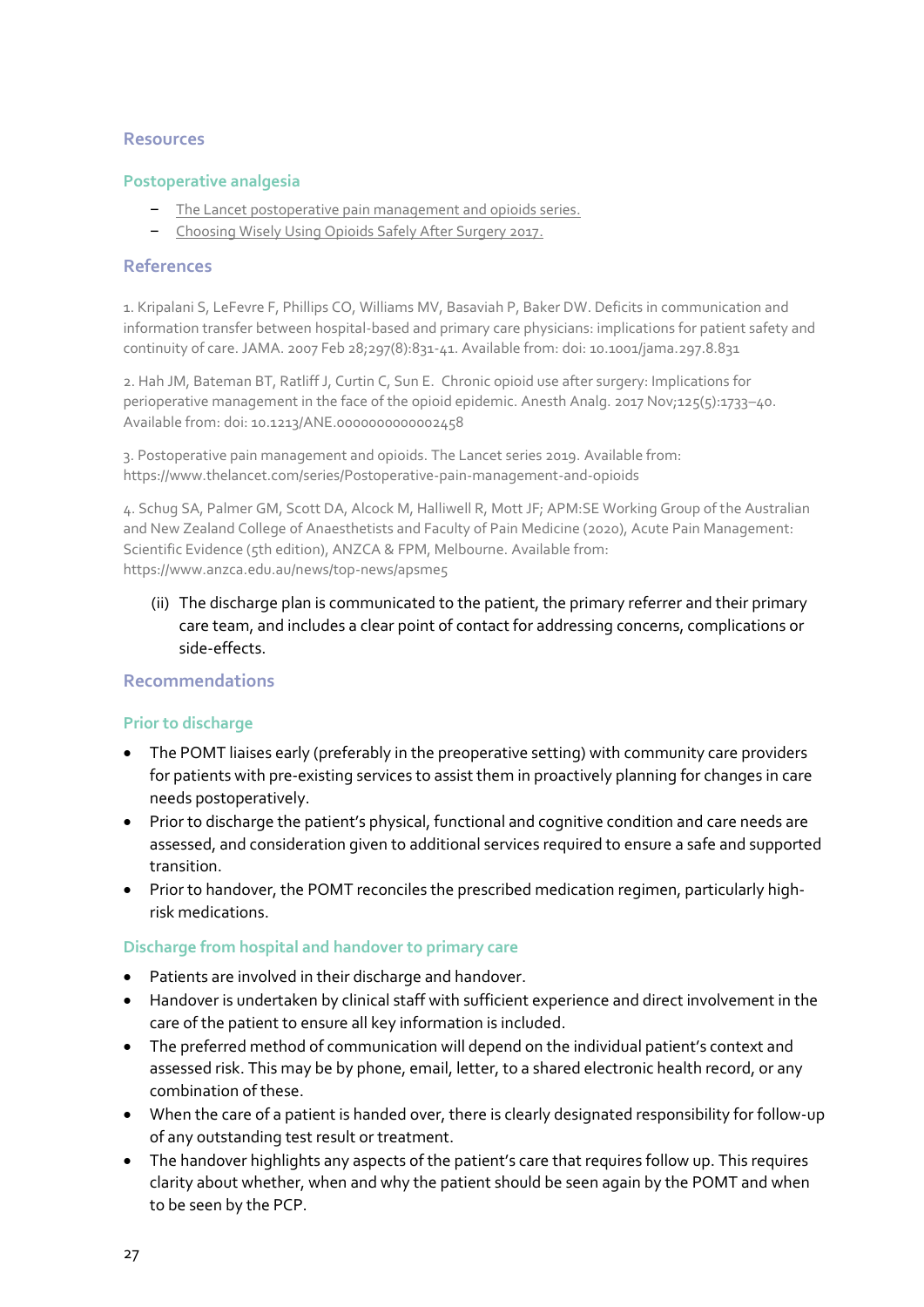## **Discharge documentation**

- Discharge summary with treating consultant is provided to all patients and their PCP on day of discharge from acute care. Consider directly contacting the patient's PCP if there are specific follow up requirements. Hospital substitution programs (for example hospital-in-the-home or post-acute discharge services) are considered to enable patients to return home as early as possible.
- Discharge education and documentation should include signs of infection or deterioration that the patient should look out for.
- Discharge letters contain specific details and tasks that the PCP is expected to perform upon review of the patient.

#### **Resources**

- [Choosing Wisely.](https://www.choosingwisely.org.au/)
- [Australian Department of Health home care packages.](https://www.health.gov.au/initiatives-and-programs/home-care-packages-program)

#### **References**

1. Hesselink G, Schoonhoven L, Barach P, Spijker A, Gademan P, Kalkman C, Liefers J, Vernooij-Dassen M, Wollersheim H. Improving patient handovers from hospital to primary care. Ann Intern Med. 2012 Sep 18;157(6):417-28. Available from: doi: 10.7326/0003-4819-157-6-201209180-00006

2. Caplan GA, Sulaiman NS, Mangin DA, Aimonino Ricauda N, Wilson AD, Barclay L. A meta-analysis of "hospital in the home". Med J Aust. 2012 Nov 5; 197(9):512-519. Available from: doi: 10.5694/mja12.10480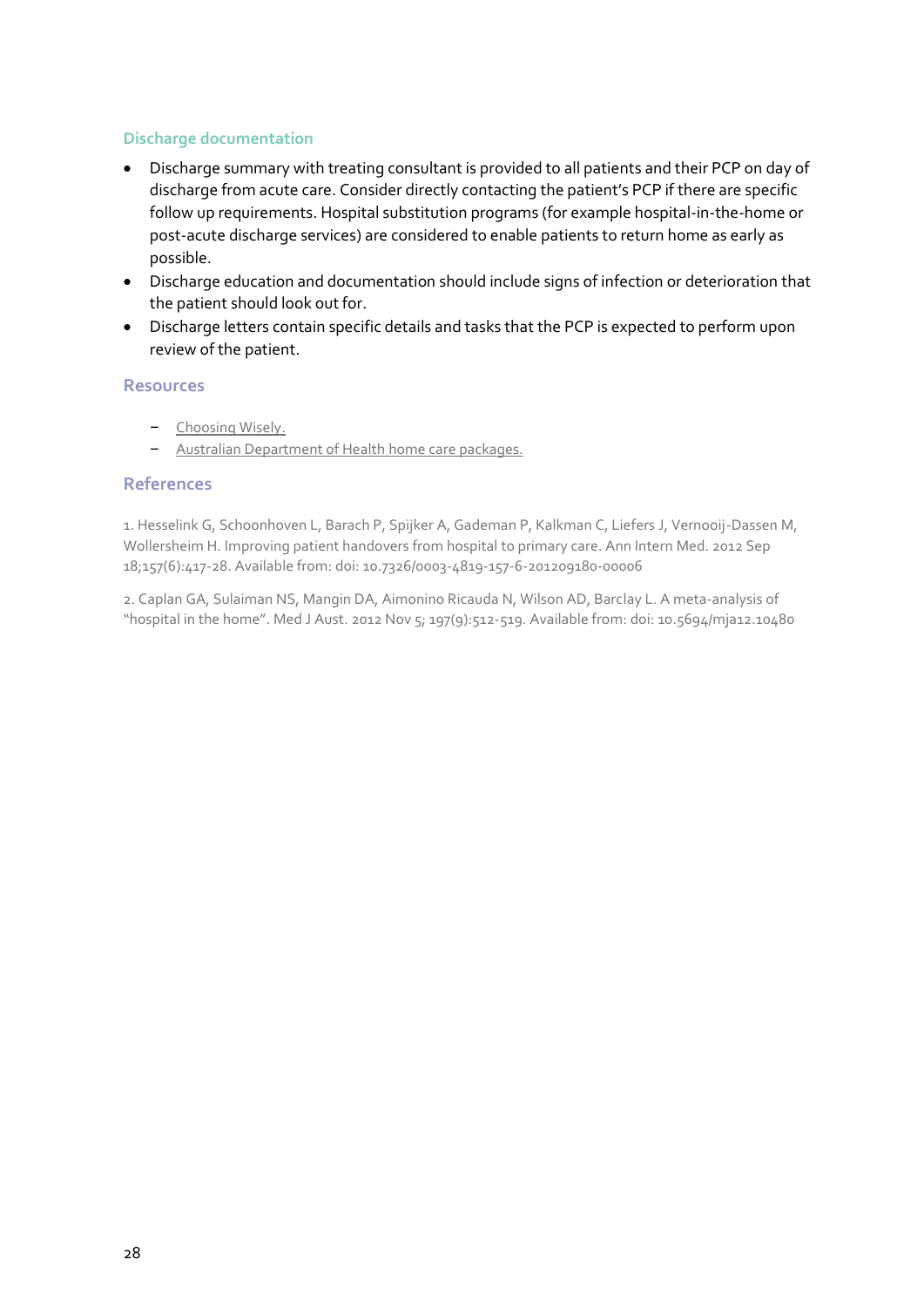# <span id="page-28-0"></span>**Conclusion**

Perioperative care services are essential to achieve sustainable patient access to essential surgery, with good patient outcomes. Intentional perioperative care is a multi-faceted, increasingly complex process that involves many stakeholders and requires a paradigm shift from healthcare clinical staff and health service funders.

This document provides a framework for those who want to develop perioperative care services with the goal of providing streamlined, co-ordinated care that minimise non-beneficial surgery and improves outcomes.

Adoption of this framework will set a benchmark for excellence in perioperative care and benefit all patients undergoing surgery and other procedures in Australia and New Zealand.

# **The Perioperative Care Working Group (authors)**

Dr Jeremy Fernando, Chair, (ANZCA/CICM, Qld) Dr David Alcock (ANZCA, Tas) Dr Su Jen Yap (ANZCA, NSW) Associate Professor Arthas Flabouris (ANZCA/CICM, SA) Professor Guy Ludbrook (ANZCA, SA) Dr Simon Reilly (ANZCA/ASA, Vic) Dr Eugene Wong (ACRRM, GPA, Qld) Dr Aisling Fleury (RACP - Geriatrician, Qld) Professor Alison Mudge (RACP – General Physician, Qld) Dr Rachel Aitken (RACP representative – Geriatrician and General Physician, Vic) Dr Margot Lodge (RACP representative – Geriatrician, Vic) Dr Kathy McDonald (RNZCGP, NZ) Professor Michael Cox (RACS, NSW, resigned January 2020) Dr Katie Thorne (RACP – Geriatrician and General physician, NZ) Dr Hamish Gray (ANZCA, NZ, resigned) Dr Matthew Burstow (RACS, Qld)

# **ANZCA staff**

Ms Phoebe Navin, Strategic Education Projects Officer, Learning and Innovation (Vic) Ms Ellen Webber, Manager, Learning and Innovation (Vic) Mr Adam Fitzgerald, Senior Policy Advisor, Safety and Quality (Vic) Ms Stephenie Cook, Education Development Lead, Learning and Innovation (Vic) Mr Duncan Tong, Policy Officer – Health, Safety and Quality (Vic)

#### **Date of document**

December 2021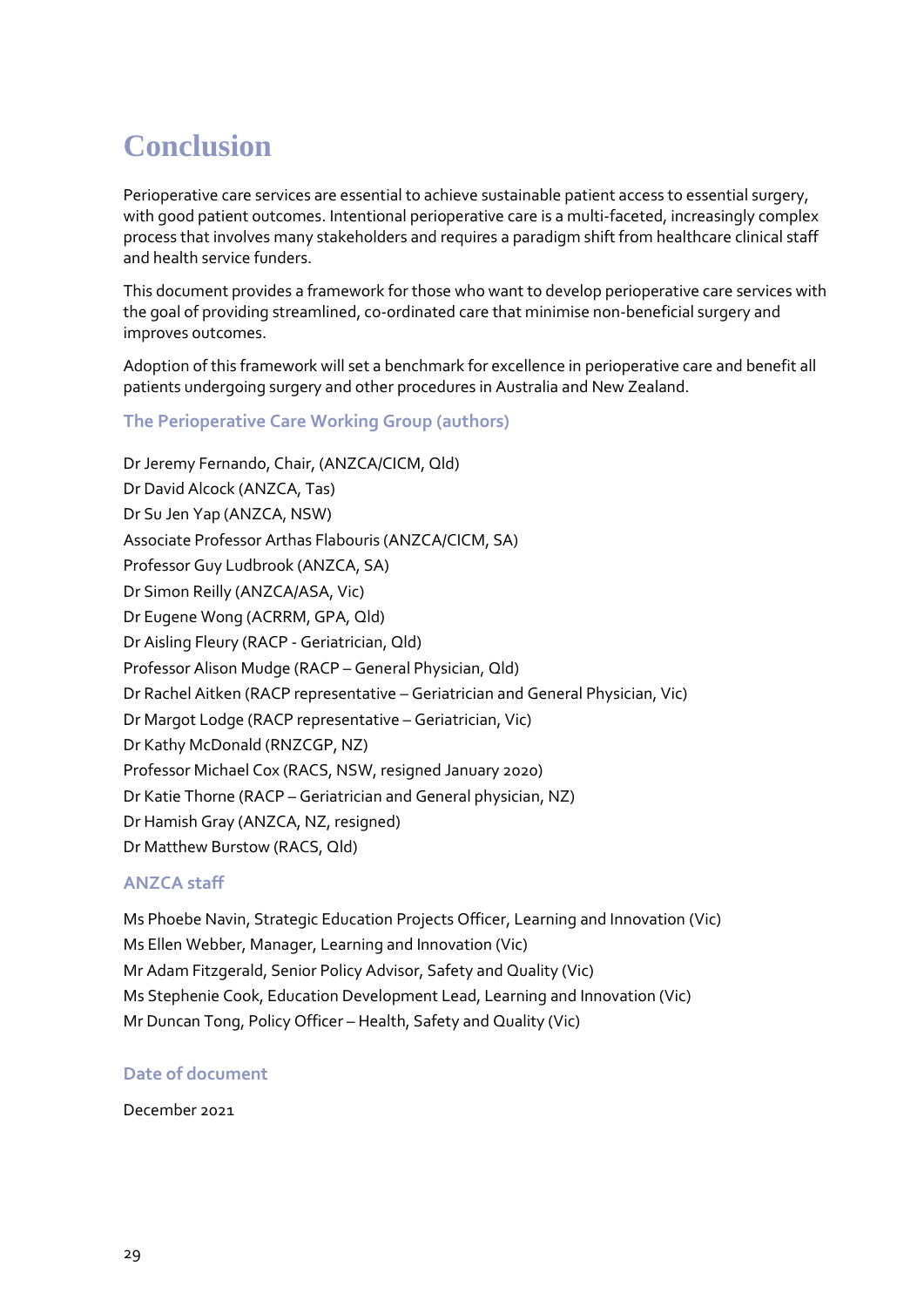# <span id="page-29-0"></span>**APPENDIX 1 – Glossary of terms used in perioperative care**

**Advance care planning (ACP)**: ACP is the process of contemplating and planning for future health care and end-of-life care. This may involve developing an advance directive or statement of choices and appointing an enduring power of attorney (EPOA) (1, 2).

**Carer:** Carers are people who provide care and support to family members and friends who have disability, mental illness, chronic conditions, terminal illness, an alcohol or other drug issue or who are frail aged (3, 4). In New Zealand, this includes the Māori concept of **Whānau,** which can mean people with a relationship who are connected through a common ancestor or those with a common purpose or goal (5). The term carer excludes people employed by others to care for people, volunteers, and work experience students (6).

**Clinical handover:** The transfer of professional responsibility and accountability for some or all aspects of care for a patient, or group of patients, to another person or professional group on a temporary or permanent basis (7). It can be written or verbal.

**Comprehensive geriatric assessment (CGA):** CGA can be defined as a multi-dimensional, interdisciplinary process used to quantify an older individual's medical, psychosocial and functional capabilities. It includes diagnosis, identification of problems, goal setting, and forming a comprehensive management plan for holistic treatment, rehabilitation, support and long-term follow up. It is part of the core skills and knowledge base of specialists in geriatric medicine (8).

**Discharge planning:** When the patient, carer, multi-disciplinary team and primary care provider(s) develop a personalised plan to ensure there is a smooth transition from hospital to home, residential care or somewhere else (9-11).

Discharge disposition (also referred to as separation in Australia and discharge in New Zealand): The person's location and status post-discharge following hospital admission (12).

**Elective surgery:** Defined as surgery for patients whose clinical condition requires a procedure that can be managed by placement on a waiting list (13). In New Zealand, elective surgery may also be termed planned care (14).

**Emergency surgery**: Surgery to treat trauma or acute illness subsequent to an emergency presentation. The patient may require immediate surgery or present for surgery at a later time following this unplanned presentation. This includes where the patient leaves hospital and returns for a subsequent admission. Emergency surgery includes unplanned surgery for admitted patients and unplanned surgery for patients already awaiting an elective surgery procedure (for example, in cases of acute deterioration of an existing condition) (12). Many health services consider emergency surgery is surgery required within 10 days of the decision to operate (15).

**Enduring power of attorney (EPOA/EPA)**: EP(O)A is a legal document(s) that allows you to appoint someone you trust to make important decisions on your behalf if you can't make these decisions yourself due to illness or injury (16). In New Zealand, there are two types of EPA: personal and welfare EPA as well as property EPA (16). In Australia, the general principles of an EPOA are the same but the legislation governing the specifics vary state to state (17).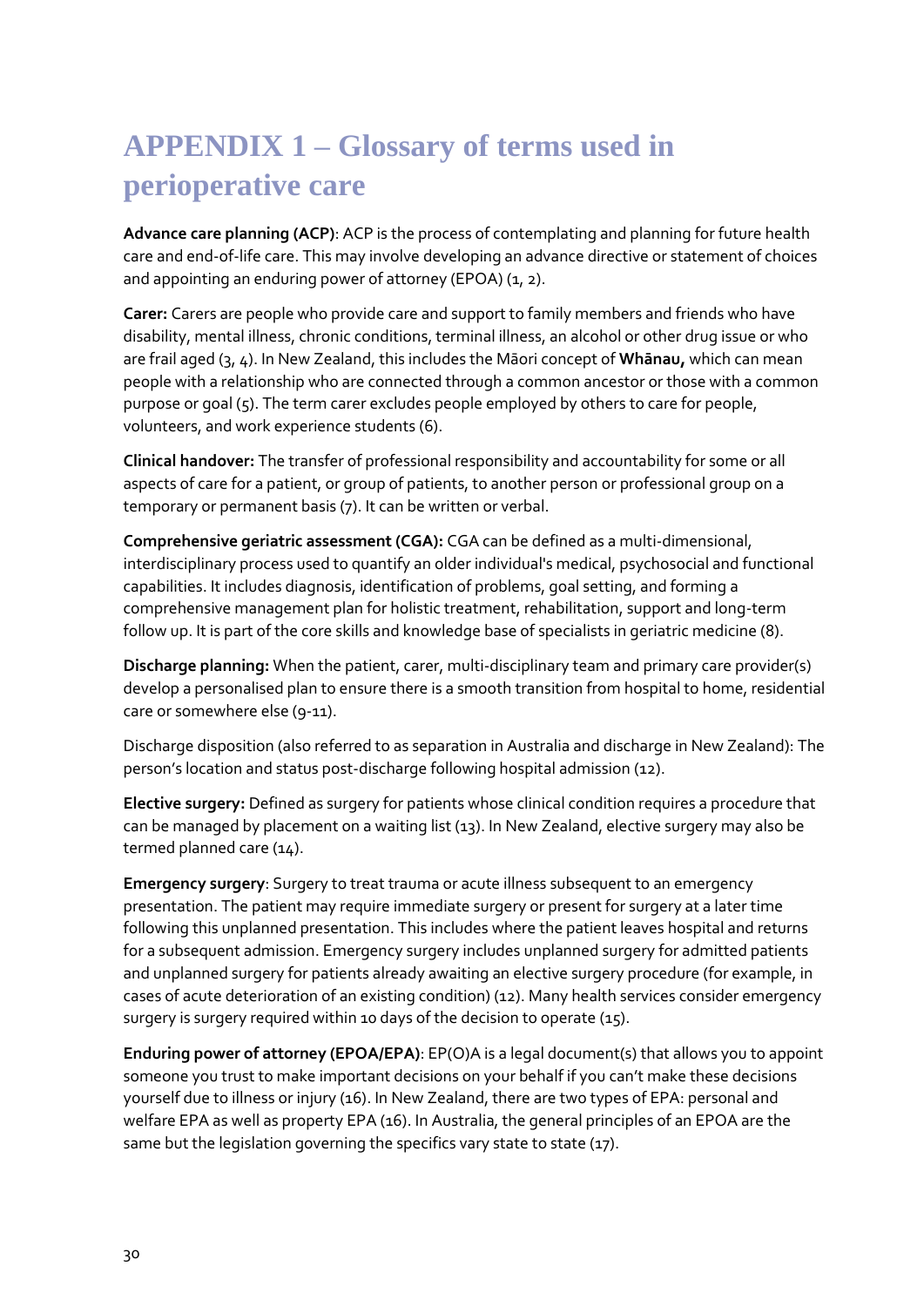**(Safety) Huddle**: A brief (≤ 10 minutes), focused exchange of information about potential or existing safety risks which may affect patients, staff and any person accessing the healthcare environment (18). They are multidisciplinary and often occur at the start of a work day or procedure (19).

**Multidisciplinary team**: Involves a range of health professionals, from one or more organisations, working together to deliver comprehensive patient care (20). It can include but is not limited to medical, allied health professionals and nursing staff who can be hospital, community based, or a combination of both.

**Optimisation**: Involves improving modifiable aspects of patients' health, such as rationalising medications and addressing anaemia, malnutrition or smoking cessation (21).

**Patient:** The person being considered for surgery.

**Perioperative care:** The multidisciplinary, integrated, personalised care of patients from the moment surgery is contemplated through to an optimal outcome (22).

**Perioperative care team (POCT):** Includes all individuals who may be involved in a patient's perioperative journey. This may include doctors, nurses and other health professionals in hospitals or clinics, as well as family members or other carers (Figure 1).

**Perioperative medical team (POMT):** Led by medically qualified specialists, the POMT performs risk and needs assessment, co-ordinates preoperative optimisation, helps prevention and management of postoperative medical complications, and supports functional recovery. The POMT complements the decision-making and care delivered by the surgical and other teams, in the preoperative, operative and postoperative phases of the patient's journey. The POMT should be consultant led and may include consultants in anaesthesia, pain medicine, internal medicine, geriatric medicine, general practice, other medical specialities, and intensive care.

The POMT works collaboratively with the surgical team and other health disciplines, primary care team, family and carers to support safe, effective and efficient care for patients for whom surgery is a potential treatment option (Figure 1). The leader and members of the team will depend on patient needs, surgical approach, and local resources, and should be individualised to meet the needs of different patient groups. The POMT also works collaboratively with primary care, nursing and allied health professionals along the perioperative journey.

The POMT can support shared decision-making and co-ordination of care in the preoperative phase (risk assessment, shared decision-making and optimisation); the operative phase (pre-procedure review, intraoperative care and post-procedure disposition and care); and the postoperative phase (safe recovery, post-acute care and handover to primary care) (Figure 2).

**Prehabilitation:** Involves a period of working to enhance an individual's functional capacity in preparation for major surgery (23).

**Primary referrer**: Someone requesting specialist review of a patient. It is usually the patient's general practitioner but can also include emergency physicians, another surgical or medical specialist or nurse practitioners.

**Procedural team**: The healthcare team responsible for direct provision of the surgical intervention in the operating theatre. It includes medical practitioners, nurses, allied health staff and technicians  $(24)$ .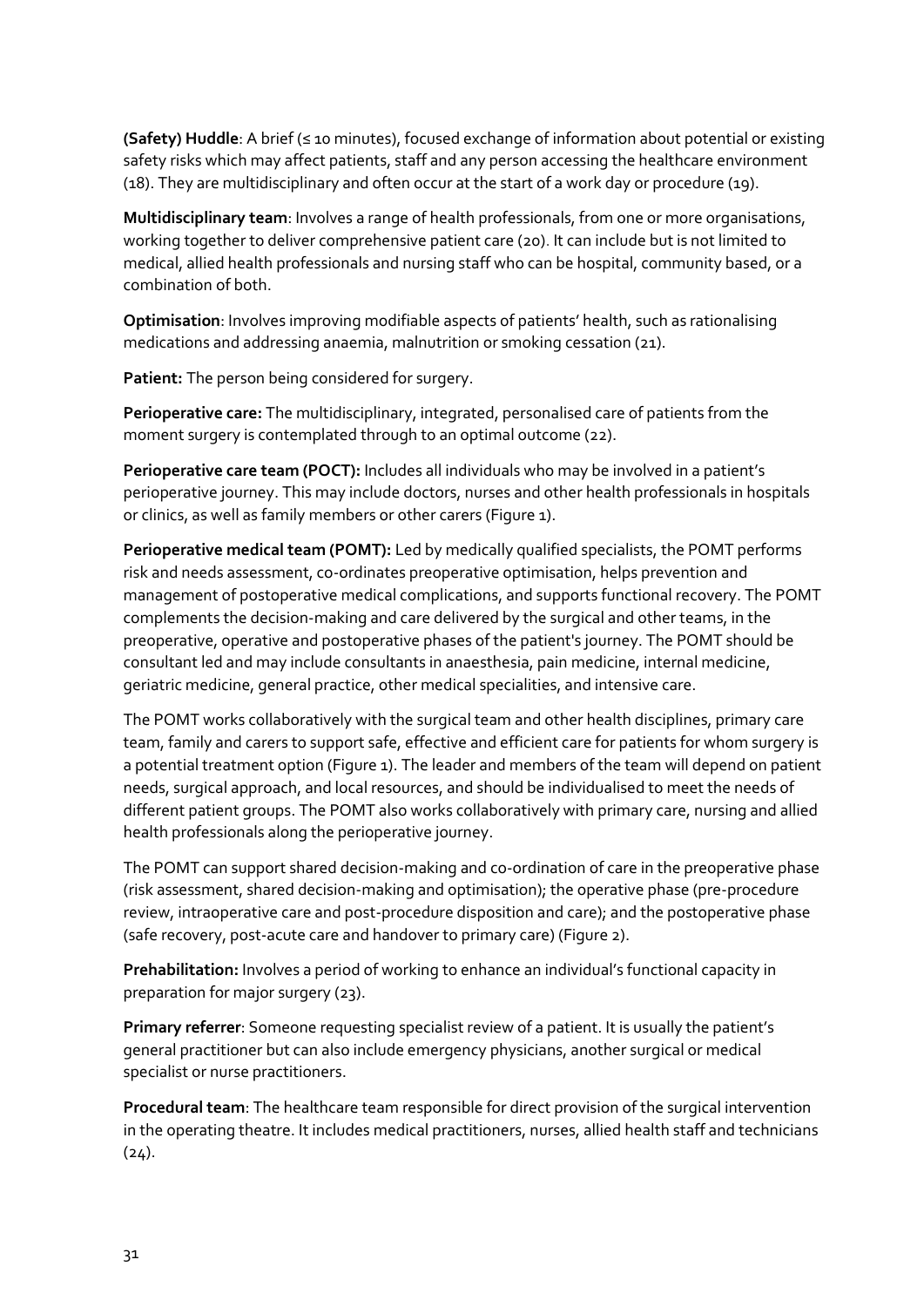**Post-anaesthesia care unit (also referred to as recovery unit):** A place close to the procedure room where expert care is provided in the early postoperative period, at which time rapid changes in physiology and pathology may still be occurring. Recognition and management of these changes by trained and skilled staff is required until such time that a patient's physiological variables are stable, allowing transfer to the ward or discharge from the facility (25).

**Risk assessment**: The act of identifying possible harm in a systematic manner, calculating how likely that harm is to happen and estimating what effects it might have if it did (26). It should be accompanied by a management plan to mitigate the identified risk. Validated tools are available to assist with risk assessment in the preoperative setting for example American College of Surgeons National Surgical Quality Improvement Program (ACS NSQUIP) surgical risk calculator (27) or National Emergency Laparotomy Audit (NELA) risk calculator (28).

**Shared decision-making:** A collaborative process between patients, carers and healthcare professionals to bring together the patient's values, goals and preferences with the best available evidence about benefits, risks and uncertainties of treatment, in order to reach the most appropriate healthcare decision (29, 30).

**Surgery:** An action, by a specially trained professional, which transforms living tissue in an irreversible way. It is not just the act of tissue transformation, but the care provided before, during, and after the procedure (31).

**Surgical urgency (also referred to as priority category)**: The method used by health systems to assign a priority category to a procedure which is based on patient's clinical status and the consequences of any delay. Different health districts use varying nomenclature; however, the principals are similar. Elective and emergency surgery have different scales of prioritisation (15).

**WHO (World Health Organisation) surgical safety check list**: An internationally recognised and used 19-point checklist which aims to decrease errors and adverse events, and increase teamwork and communication in surgery (32).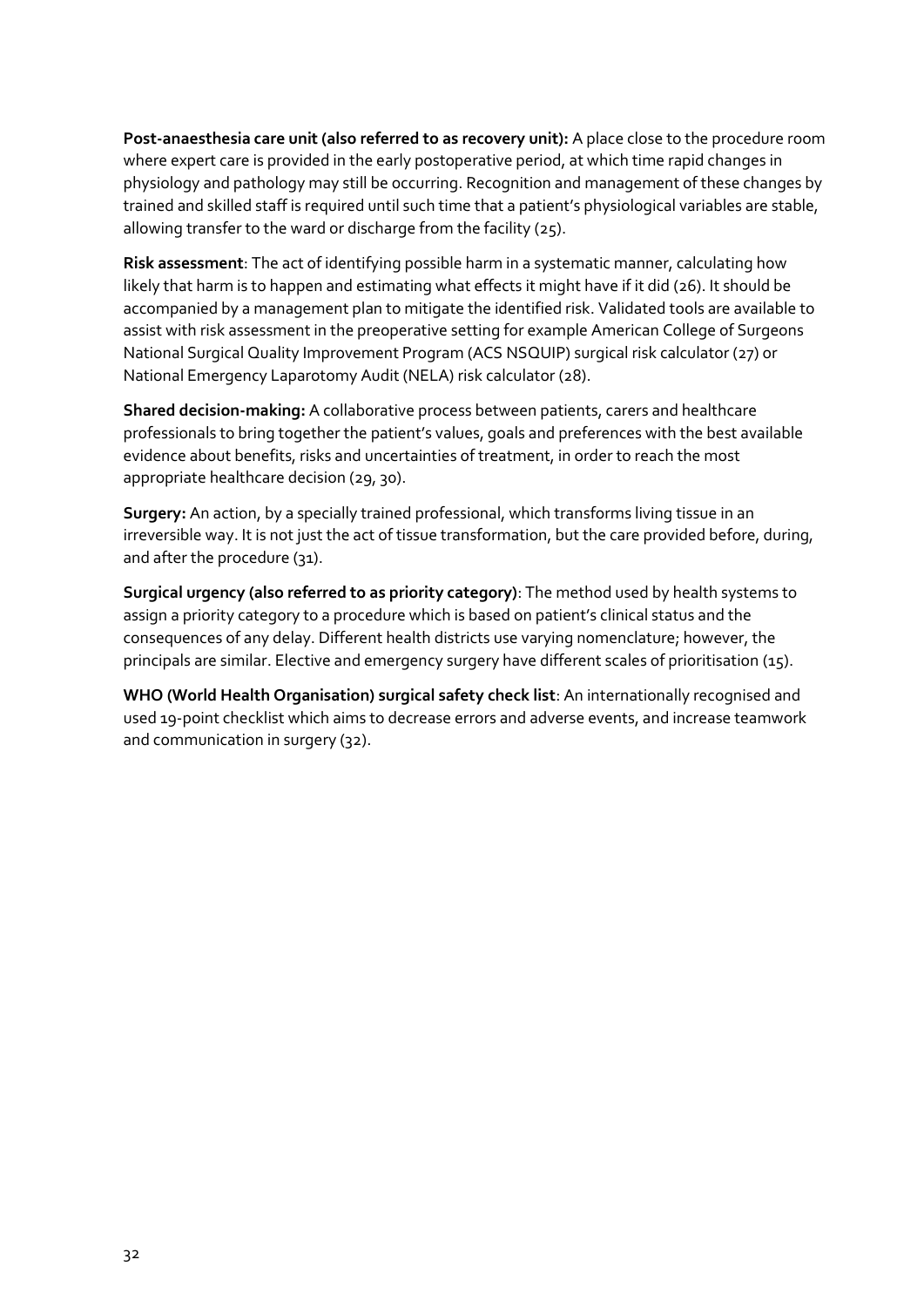# <span id="page-32-0"></span>**APPENDIX 2 – References**

1. Advance Care Planning Australia. Be Open. Be Ready. Be Heard. 2020 Available from: [https://www.advancecareplanning.org.au.](https://www.advancecareplanning.org.au/)

2. Kupu Taurangi Hauora o Aotearoa. Health Quality & Safety Commission New Zealand. Te whakamahere tiaki i mua i te wā taumaha. Advance Care Planning 2020 Available from: [https://www.hqsc.govt.nz/our](https://www.hqsc.govt.nz/our-programmes/advance-care-planning)[programmes/advance-care-planning.](https://www.hqsc.govt.nz/our-programmes/advance-care-planning)

3. Carers Australia. The voice for carers across Australia 2020. Available from: [https://www.carersaustralia.com.au.](https://www.carersaustralia.com.au/)

4. Carers New Zealand. 2020. Available from: [http://carers.net.nz.](http://carers.net.nz/)

5. Te Ara. The Encyclopedia of New Zealand. Story: Whānau – Māori and family 2020. Available from: [https://teara.govt.nz/en/whanau-maori-and-family/print.](https://teara.govt.nz/en/whanau-maori-and-family/print)

6. Australian Government. Carer Gateway 2020. Available from[: https://www.carergateway.gov.au/about](https://www.carergateway.gov.au/about-carers)[carers.](https://www.carergateway.gov.au/about-carers)

7. Australian Medical Association. Safe Handover: Safe Patients. Guidance on clinical handover for clinicians and managers. 2006. Available from[: https://www.ama.com.au/article/guidance-clinical-handover.](https://www.ama.com.au/article/guidance-clinical-handover)

8. Jameison G, Penhall R. Australian and New Zealand Society for Geriatric Medicine Position Statement No. 8. Comprehensive Geriatric Assessment and Community Practice.; 2011. Available from: [https://anzsgm.org/policy-advocacy/position-statements/.](https://anzsgm.org/policy-advocacy/position-statements/)

9. Shepperd S, Lannin NA, Clemson LM, McCluskey A, Cameron ID, Barras SL. Discharge planning from hospital to home. Cochrane Database Syst Rev. 2013 Jan 31;(1):CD000313. Available from: doi: 10.1002/14651858.CD000313.pub4

10. Health Direct. Hospital Discharge Planning 2019. Available from: [https://www.healthdirect.gov.au/hospital-discharge-planning.](https://www.healthdirect.gov.au/hospital-discharge-planning)

11. Health Navigator New Zealand. Preparing to leave hospital 2020 Available from: [https://www.healthnavigator.org.nz/health-a-z/h/hospital-discharge/.](https://www.healthnavigator.org.nz/health-a-z/h/hospital-discharge/)

12. Australian Institute of Health and Welfare. Metadata Online Registry (METeOR) – Emergency Surgery Standard 2019. Available from: [https://meteor.aihw.gov.au/content/index.phtml/itemId/181162.](https://meteor.aihw.gov.au/content/index.phtml/itemId/181162)

13. Australian Institute of Health Welfare. National definitions for elective surgery urgency categories: proposal for the Standing Council on Health. Canberra: AIHW; 2013. Available from: [https://www.aihw.gov.au/reports/hospitals/national-definitions-for-elective-surgery-urgency/contents/table](https://www.aihw.gov.au/reports/hospitals/national-definitions-for-elective-surgery-urgency/contents/table-of-contents)[of-contents.](https://www.aihw.gov.au/reports/hospitals/national-definitions-for-elective-surgery-urgency/contents/table-of-contents)

14. Ministry of Health. Planned Care Services 2019. Available from: [https://www.health.govt.nz/our](https://www.health.govt.nz/our-work/hospitals-and-specialist-care/planned-care-services)[work/hospitals-and-specialist-care/planned-care-services.](https://www.health.govt.nz/our-work/hospitals-and-specialist-care/planned-care-services)

15. Clinical Excellence Division HIU. Emergency Surgery Access Guideline. 2017. Available from: [https://www.health.qld.gov.au/\\_\\_data/assets/pdf\\_file/0033/635784/qh-gdl-440.pdf.](https://www.health.qld.gov.au/__data/assets/pdf_file/0033/635784/qh-gdl-440.pdf)

16. Public Trust. Enduring powers of attorney 2020. Available from: [https://www.publictrust.co.nz.](https://www.publictrust.co.nz/)

17. Net Lawman. Enduring Powers of Attorney in Australia 2020. Available from: [https://www.netlawman.com.au/ia/enduring-power-of-attorney-in-australia.](https://www.netlawman.com.au/ia/enduring-power-of-attorney-in-australia)

18. Clinical Excellence Commission. NSW Health. Safety Huddles. Information for clinicians & health professionals. 2017. Available from: [https://www.cec.health.nsw.gov.au/improve-quality/teamwork-culture](https://www.cec.health.nsw.gov.au/improve-quality/teamwork-culture-pcc/safety-fundamentals/for-teams/safety-huddles)[pcc/safety-fundamentals/for-teams/safety-huddles.](https://www.cec.health.nsw.gov.au/improve-quality/teamwork-culture-pcc/safety-fundamentals/for-teams/safety-huddles)